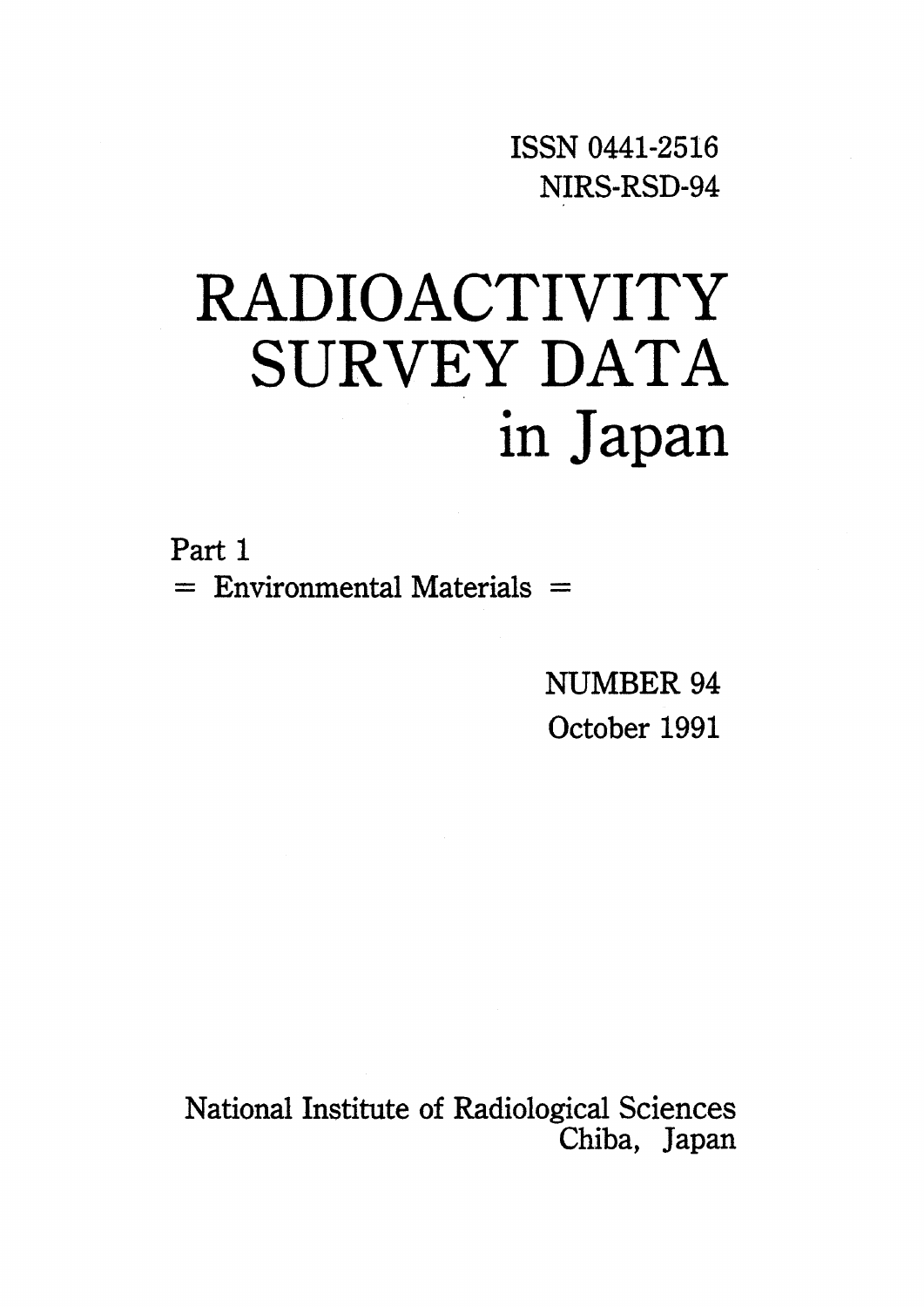# **Radioactivity Survey Data** in Japan

## Number 94

## October 1991 part  $1 =$  Environmental Materials  $=$

#### **Contents**

Environmental and Dietary Materials (Japan Chemical Analysis Center) (for domestic program) (for WHO program)  $(2)$  $(3)$  $(4)$  $(5)$  $(6)$ 7. Contents of Figure (Selected Locations)

Editted by National Institute of Radiological Sciences, under the supervision of Science and Technology Agency of Japanese Government.

#### Page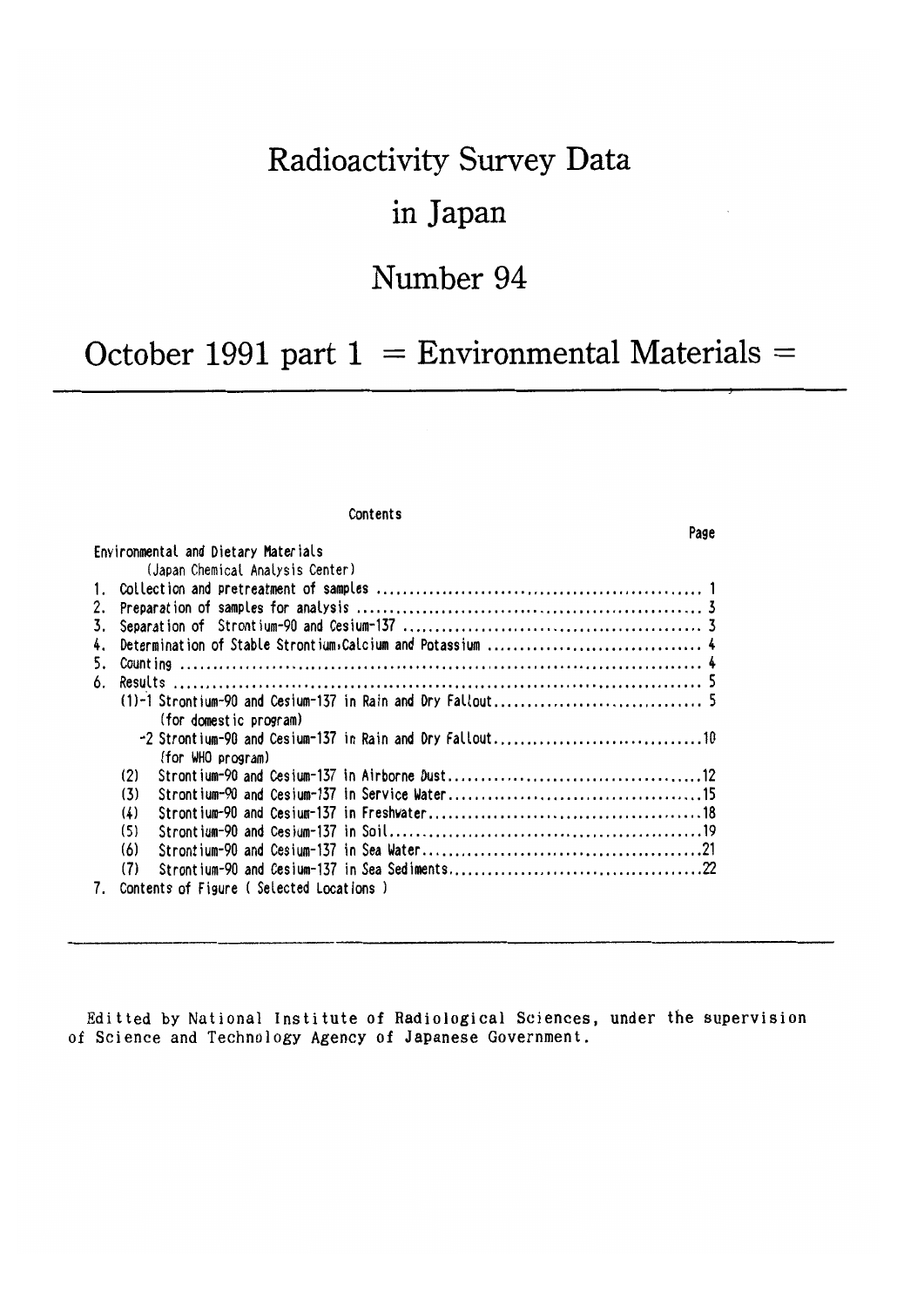Environmental and Dietary Materials\*

(Japan Chemical Analysis Center)

 $1 -$ Collection and pretreatment of samples

(1) Rain and dry fallout

Rain and dry fallout was collected monthly on a sampling tray, approximately 5000 cm<sup>2</sup> in area, which was filled with water to a depth of 1 cm at the beginning of every month.

Strontium and cesium carrier solutions were added after the sample was filtered. The tray was washed with  $5 \ell$  of distilled vater and the vashing vas combined to the filtrate.

The sample was passed through a cation exchange column (500  $m\ell$  of Dowex 50W X8, 50  $\sim$  100 mesh, Na form) at a rate flow of 80  $m\ell$ /min.

#### (2) Airborne dust

Airborne dust was collected by an electrostatic precipitator or a filter air sampler for every three months at a rate of more than 3000 m<sup>3</sup> per month. The sampling was done 1 to 1.5 meters above the ground.

#### (3) Service water and freshwater

Service water, 100  $\ell$  each, was collected at the intake of the water-treatment plant and at the tap after water was left running for five minutes. Strontium and cesium carriers were added to the filtered water sample. The subsequent process was the same as that described in the section (1). Freshwater was treated in the same way as the service water.

#### $(4)$  Soit

Soil was collected from the location in the spacious and flat area without past surface disturbance caused by duststorms, inflow and outflow due to precipitation, etc.. Any places located under trees in a forest, in a stony area or inside of river banks were avoided. Soit was taken from two layers of different depths, 0-5cm and 5-20cm. The soil lumps were crushed by hands and dried in a drying oven regulated 105  $\mathbb{C}$ . The soil was then passed through a 2 mm sieve to remove plant roots and pebbles.

(5) Sea water Sea water was collected at the fixed stations where the effect of terrestrial fresh water from rivers was expected to be negligibly small. A special consideration was also given to weather conditions. The sampling was carried out when there was no rainfall for the last few days. To prevent contamination, water samples were collected at the bow of a sampling boat just before she stood still by scooping surface water using a polyethylene bucket. Immediately after the collection, the samples were acidified to a pH lower than 3 by adding concentrated hydrochloric acid in a ratio of  $1 \text{ m2}$  to  $1 \text{ l2}$  of sea vater, and then stored in 20  $\ell$  polyethylene containers. The sampling equipments as well as containers were thoroughly rinsed with dilute hydrochloric acid and then with distilled vater before use. Two hundred milliliters of sea water was also collected at the same stations for the determination of chlorinity.

#### (6) Sea sediments

Sediment was collected in the same area as that for the sea water sample, taking the following criteria into account:

- a. The depth of water exceeds 1 m at low tide.
- b. No significant sedimental movement is observed in the vicinity of concern.
- c. Mud, silt and fine sand are preferable.

A conventional sediment sampling device was used for collecting the top few centimeters of surface sediment. Approximately 4kg of the sample in wet weight was spread on a stenless steel dish after removed of the pebbles, shells and other foreign materials, and dried in a drying oven regulated at  $105^\circ \text{C}$ .

#### (7) Total diet

A full one day ordinary diet including three meals, water, tea and other in-between snacks for five persons was collected as a sample of "total diet". The sample in a large stainless steel pan was carbonized carefully by direct application of gas flame, and was transfered to a porcelain dish and then ashed at  $450$  °C in an electric muffle furnace.

#### $(8)$  Rice

Polished rice was collected in producing districts at the harvest and in consuming areas when new crops were first put on sale. The sample was carbonized and ashed in a porcelain dish.

Samples were sent to the Center from 32 contracted prefectures.  $\ast$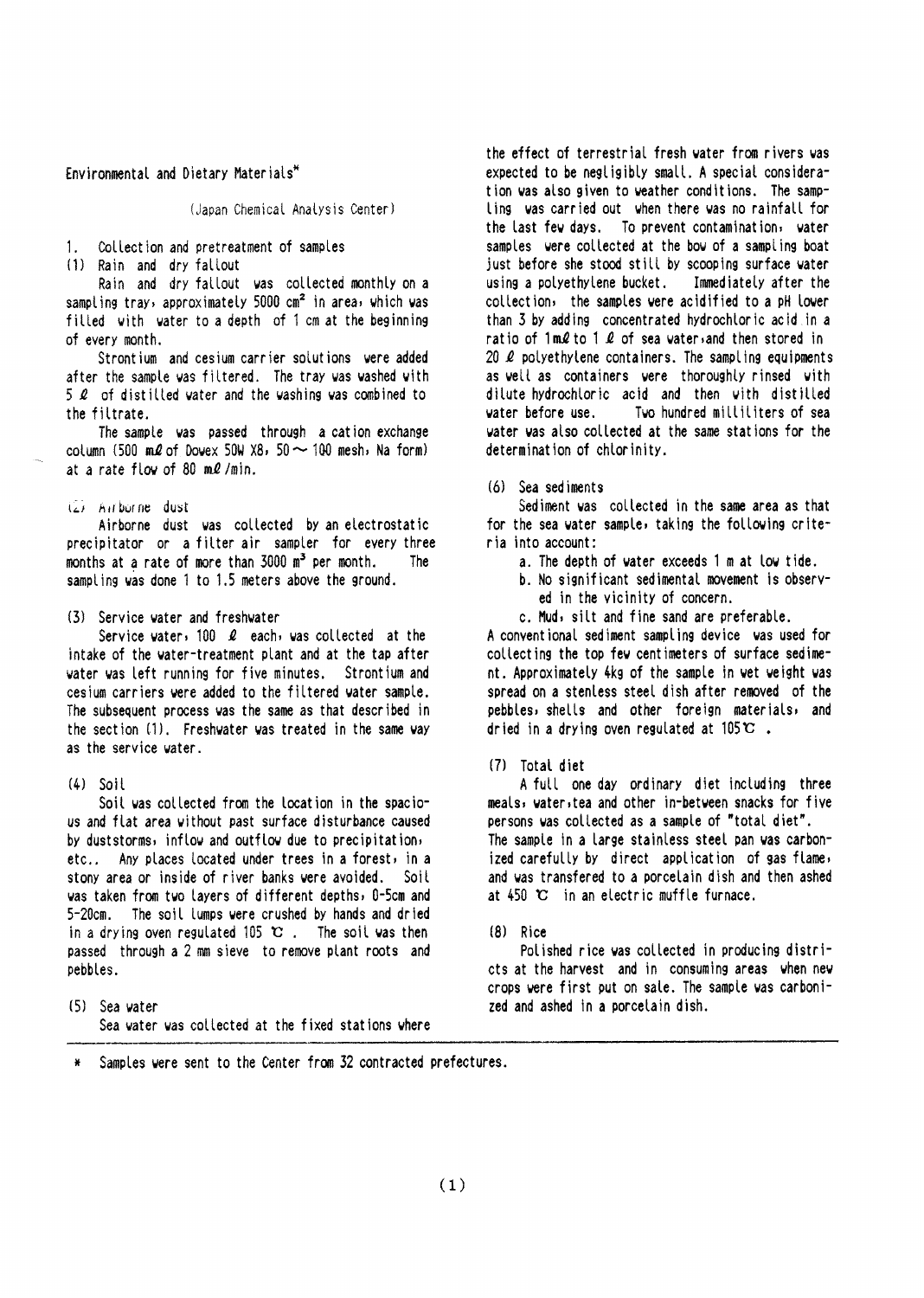#### $(9)$  Milk

Raw milk was collected in producing districts and commercial milk was purchased in consuming districts. Milk in a stainless steel pan or a porcelain dish was evaporated to dryness followed by carbonization and ashing.

#### (10) Vegetables

Spinach and Japanese radish were selected as the representatives for leaf vegetables and for non-starch roots, respectively. After removing soil, the edible part of vegetable sample was dried and carbonized in a stainless steel pan or a porcelain dish.

#### $(11)$  Tea

Five hundred grams of manufactured green tea was collected, carbonized and ashed in a stainless steel pan or a porcelain dish.

#### (12) Fish, shellfish and seaveeds

a. Sea fish and freshwater fish

Fish was rinsed with water and blotted with a filter paper. Only the edible part was used in case of larger sized fish, and the whole part was used in case of smaller ones. Each sample was weighed and placed in a stainless steel pan or a porcelain dish. After carbonized, the sample was ashed in an electric muffle furnace.

#### b. Shellfish

Approximately 4 kg of shellfish including the shells was collected or purchased. After removing the shells, it was treated in the same way as that for the sea fish.

c. Seaveeds

Edible seaweeds were collected and rinsed with water to remove sand and other adhering matters on the surface. These were removed of excess water, veighed dried and ashed.

Table 1 shows detailes of sample collection.

| Sample                           | Frequency of sampling                | Quantity of sample            |
|----------------------------------|--------------------------------------|-------------------------------|
| =Environmental materials=        |                                      |                               |
| (1) Rain and dry fallout         |                                      |                               |
| 1. For domestic program          | monthly                              |                               |
| 2. For WHO program               | monthly                              |                               |
| (2) Airborne dust                | quarterly                            | $>3000$ m <sup>3</sup> /month |
| (3) Service water and freshwater |                                      |                               |
| 1. Service water (source water)  | semiyearly                           | 100 $\rho$                    |
| 2. Service water (tap water)     | semiyearly                           | 100 $\rho$                    |
| 3. Freshvater                    | yearly (fishing season)              | 100 $\rho$                    |
| $(4)$ Soil                       |                                      |                               |
| 1. $0 \sim 5$ cm                 | yearly                               | 4 kg                          |
| 2. $5 \sim 20$ cm                | yearly                               | 4 kg                          |
| (5) Sea vater                    | yearly                               | $40\ell$                      |
| (6) Sea sediments                | yearly                               | 4 kg                          |
| $=$ Dietary materials $=$        |                                      |                               |
| (7) Total diet                   | semiyearly                           | daily amount for 5 persons    |
| $(8)$ Rice                       |                                      |                               |
| 1. Producing districts           | yearly (harvesting season)           | 5 kg (polished rice)          |
| 2. Consuming districts           | yearly (harvesting season)           | 5 kg (polished rice)          |
| $(9)$ Milk                       |                                      |                               |
| 1. Producing districts for       | quarterly (February, May, August and | 3 l                           |
| WHO program                      | November)                            |                               |
| 2. Producing districts for       | semiyearly (February and August)     | 3Q                            |
| domestic program                 |                                      |                               |

Table 1 Details of sample collection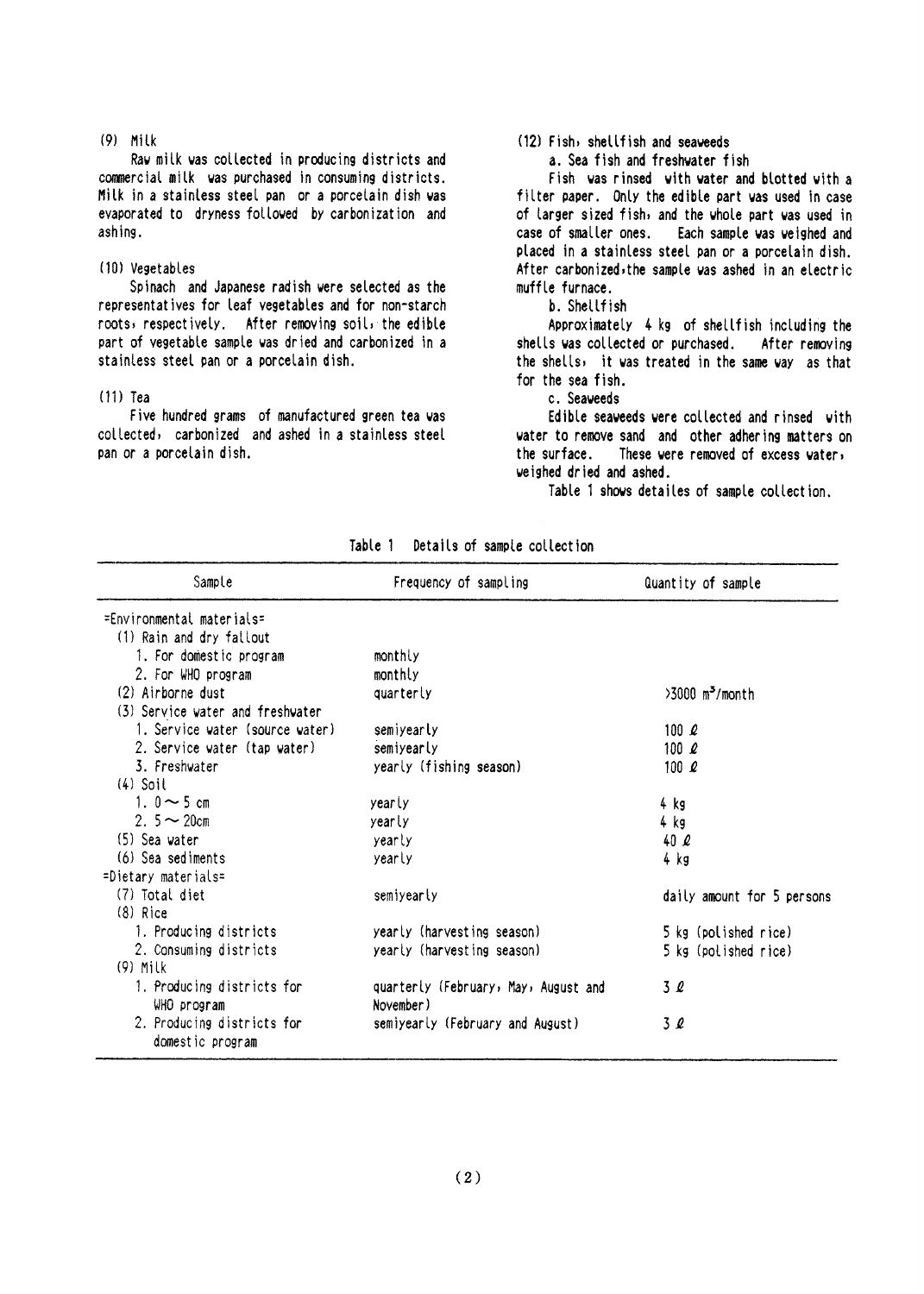| Sample                            | Frequency of sampling                | Quantity of sample      |
|-----------------------------------|--------------------------------------|-------------------------|
| 3. Consuming districts            | semiyearly (February and August)     | 3 Q                     |
| 4. Powdered milk                  | semiyearly (April and October)       | $2 \sim 3$ kg           |
| (10) Vegetables                   |                                      |                         |
| 1. Producing districts            | yearly (harvesting season)           | 4 kg                    |
| 2. Consuming districts            | yearly (harvesting season)           | 4 kg                    |
| $(11)$ Tea                        | yearly (the first harvesting season) | 500g (manufactured tea) |
| (12) Fish, shellfish and seaweeds |                                      |                         |
| 1. Sea fish                       | gearly (fishing season)              | 4 kg                    |
| 2. Freshwater fish                | yearly (fishing season)              | 4 kg                    |
| 3. Shellfish                      | yearly (fishing season)              | 4 kg                    |
| 4. Seaveeds                       | yearly (fishing season)              | $2 \sim 3$ kg           |

Preparation of samples for analysis  $\mathcal{P}$ 

(1) Rain, service water and freshwater

Strontium and cesium were eluted with hydrochloric acid from the cation exchange column. The residue of rain sample on the filter paper was ashed in an electric muffle furnace and the ash was dissolved in hydrochloric acid. The insoluble part was filtered and washed. The filtrate and the washings were combined to the previous eluate and used for radiochemical analysis.

#### (2) Soil and Sea sediment

Dried soil was crushed to smaller ones than 0.25 mm in size by a crusher. The sieved sample was ashed in an electric muffle furnace regulated at  $450 \, \text{C}$ . The sample was then heated with hydrochloric acid, strontjum and cesium carrier solutions and the mixture was heated. The insoluble constituent was filtered off and washed with water.

The dried sample was crushed to smaller ones than 0.25 mm by a crushing machine. The further preparation of the sample was the same as that described in the section  $2-(2)$ .

#### $(3)$  Rice

The ashed sample was pulverized with a porcelain mortar and passed through a 0.35 mm sieve. The sieved sample to which both strontium and cesium carriers were added, was digested with nitric acid by heating.

After the sample was heated again with nitric acid to dryness, strontium and cesium were extracted with hydrochloric acid and water. The insoluble constituent was filtered and washed. The filtrate and washings were combined for subsequent radiochemical analysis.

(4) Airborne dust, diet, milk, vegetables, fish and shellfish, seaweeds, tea and others

These ashed samples vere treated with the same procedure as that described in the section 2-(4).

Separation of strontium-90 and cesium-137 3.

#### (1) Strontium-90

Sample solutions, prepared as in the foregoing sections  $2-(1)$  through  $2-(4)$ , were neutralized with sodium hydroxide. After sodium carbonate was added, the precipitate of strontium and calcium carbonates was separated. The supernatant solution was retained for cesium-137 determination. The carbonates were dissolved in hydrochloric acid and strontium and catoium were precipitated as oxatates. The precipitate was dissolved in nitric acid and strontium was separated from calcium by successive fuming nitric acid separation. Iron scavenge was made after addition of ferric iron carrier followed by barium chromate separation after addition of barium carrier to remove radium, its daughters and lead. Strontium was recovered as carbonate, and the precipitate was dried and weighed to determine strontium recovery. The strontium carbonate was dissolved in hydrochloric acid and iron carrier was added. The solution was allowed to stand for two weeks for strontium-90 and yttrium-90 to attain equilibrium. Yttrium-90 was coprecipitated with ferric hydroxide and the precipitate was filtered off, vashed and counted.

 $(2)$  Cesium-137

The supernatant separated from the strontium fraction was acidified with hydrochloric acid. While stirring, cesium was adsorbed on the ammonium molyb-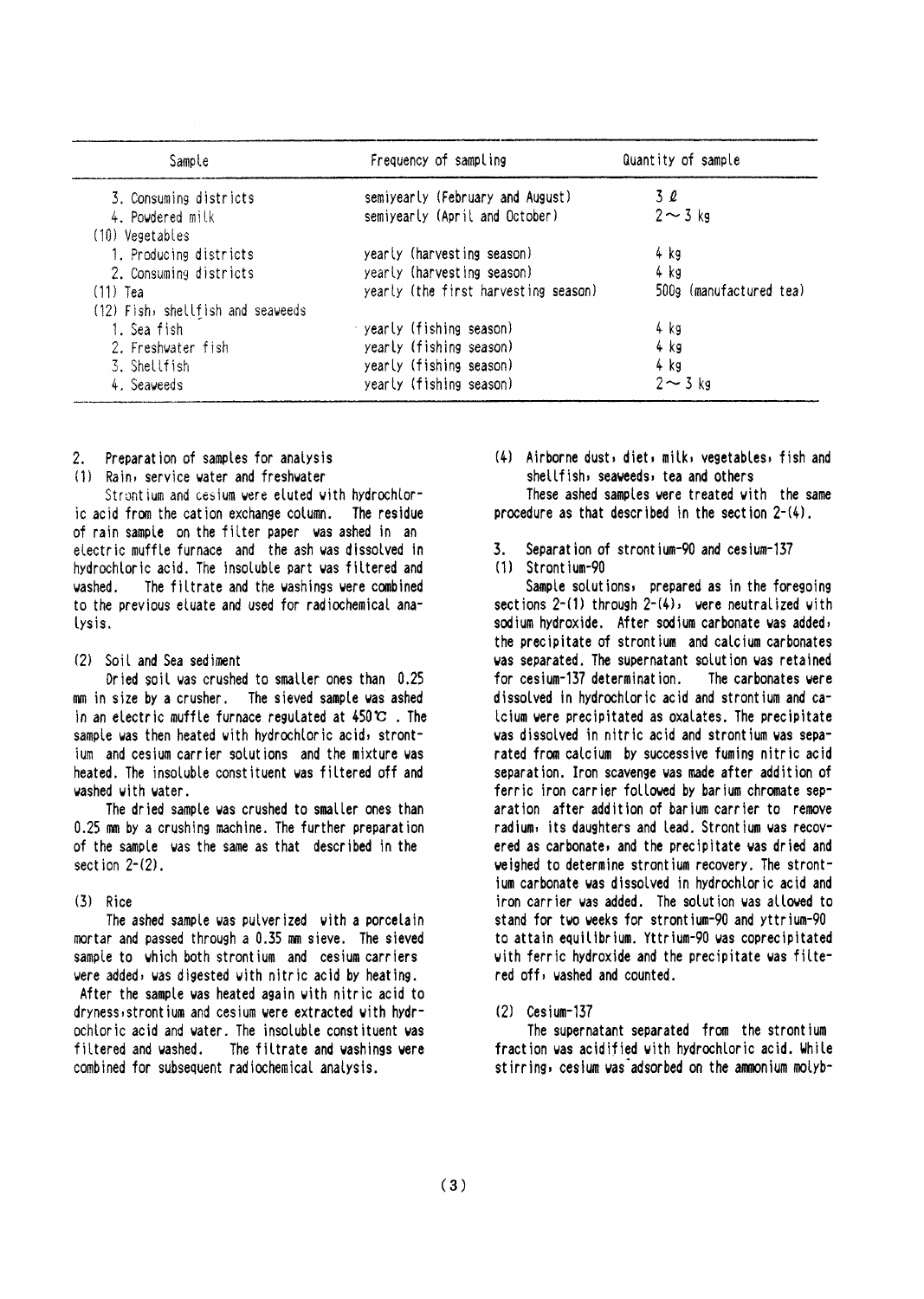#### dophosphate added.

After filtered off and washed with hydrochlotric acid the precipitate was dissolved in 2.5N sodium hydr-The solution was adjusted to pH 8.2 oxide solution. with hydrochloric acid and allowed to cool. Resultant molybdenum hydroxide which separated out in the solution, was filtered off and washed with water. EDTA vas added to the filtrate and washings. Cesium and rubidium were adsorbed on a cation exchange column and cesium was separated from rubidium by eluting with hydrochloric acid.

The eluate was evaporated to dryness and was dissolved. The solution was filtered. Chloroplatinic acid was added to precipitate cesium. The precipitate vas filtered onto a tared paper using a demountable filter and washed with water and then ethanol. After drying, the chemical yield of cesium was determined by weighing the precipitate. Cesium-137 radioactivity was measured for this precipitate.

4. Determination of stable strontium, calcium and potassium

A weighed amount of soil or sea sediment was heated in a electric muffle furnace at  $450$  C and then

treated with hydrochloric acid for extraction. A weighed aliquot of ashed samples of total diet, vegetables, milk, fish, shellfish or seaweeds was digested with hydrofluoric acid and nitric acid. The extract was made up to an appropriate volume with dilute hydrochloric acid. The sample solution was analyzed for calcium by titration with standard potassium permanganate solution after separating calcium as oxalate. Atomic absorption spectroscopy was applied when appropriate. Stable strontium and potassium were determined by atomic absorption and flame emission spectrometry, respectively.

#### 5. Counting

After the radiochemical separation the mounted precipitates were counted for activity using low background beta counters normally for 60 to 90 min. Net sample counting rates were corrected for counter efficiency, recovery, self-absorption and decay to obtain the content of strontium-90 and cesium-137 per sample aliquot. From the results, concentrations of these nuclides in the original samples were calculated.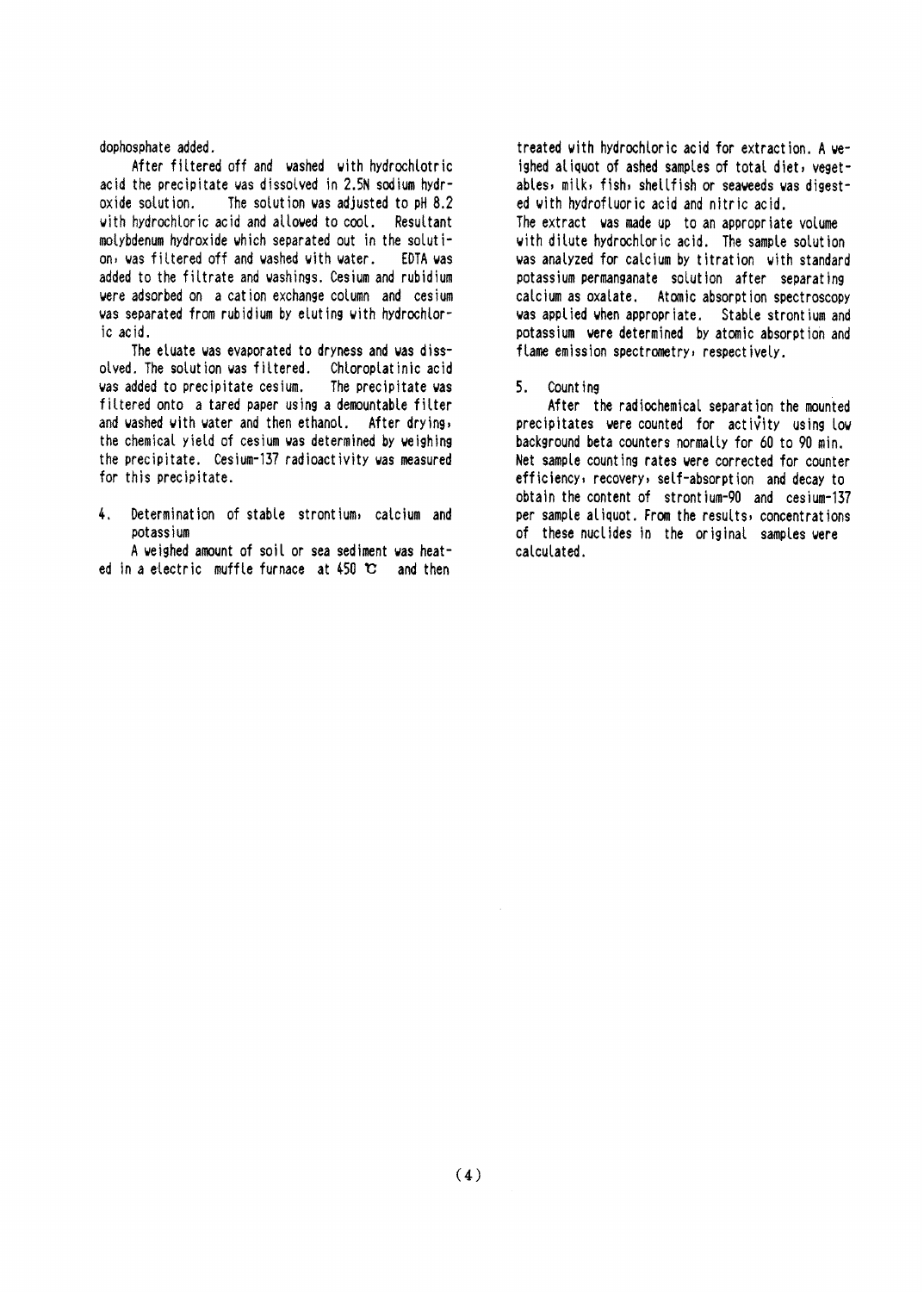#### 6. Results

#### (1)-1 Strontium-90 and Cesium-137in Rain and Dry Fallout(for domestic program) (from Mar. 1990 to Dec. 1990)

-COntinued from NO.92 0f this publication-

#### Table(1)-1:Strontium-90 and Cesium-137in Rain and Dry Fallout

|                         | Duration        | Precipitation | $\bullet \circ$ <sub>Sr</sub> | 137Cs                  |
|-------------------------|-----------------|---------------|-------------------------------|------------------------|
| Location                | (days)          | (mm)          | (MBq/Km <sup>2</sup> )        | (MBq/Km <sup>2</sup> ) |
| March, 1990             |                 |               |                               |                        |
| Ooita, OOITA            | 32              | 44.5          | $0.05 \pm 0.020$              | $0.36 \pm 0.033$       |
| April, 1990             |                 |               |                               |                        |
| Koufu, YAMANASHI        | 30              | 51.0          | $0.04 \pm 0.020$              | $0.02 \pm 0.022$       |
| Nara, NARA              | 32              | 120.3         | $0.00 \pm 0.030$              | $0.10 \pm 0.023$       |
| Wakayama, WAKAYAMA      | 30              | 56.5          | $0.00 \pm 0.051$              | $0.06 \pm 0.026$       |
| Matsue, SHIMANE         | 30              | 98.9          | $0.06 \pm 0.016$              | $0.14 \pm 0.019$       |
| Ishii-machi, TOKUSHIMA  | 31              | 63.5          | $0.02 \pm 0.023$              | $0.07 \pm 0.017$       |
| Ooita, OOITA            | 30              | 121.0         | $0.03 \pm 0.015$              | $0.28 \pm 0.031$       |
| May, 1990               |                 |               |                               |                        |
| Koufu, YAMANASHI        | 32              | 47.0          | $0.05 \pm 0.020$              | $0.02 \pm 0.022$       |
| Kyoto, KYOTO            | 31              | 119.6         | $0.01 \pm 0.022$              | $0.00 \pm 0.019$       |
| Nara, NARA              | 32              | 138.8         | $0.00 \pm 0.020$              | $0.01 \pm 0.019$       |
| Wakayama, WAKAYAMA      | 32 <sub>2</sub> | 156.7         | $0.02 \pm 0.022$              | $0.02 \pm 0.023$       |
| Matsue, SHIMANE         | 32              | 112.5         | $0.02 \pm 0.013$              | $0.06 \pm 0.015$       |
| Ishii-machi, TOKUSHIMA  | 32 <sub>2</sub> | 115.0         | $0.01 \pm 0.019$              | $0.01 \pm 0.014$       |
| Ooita, OOITA            | 32 <sub>2</sub> | 138.5         | $0.004 \pm 0.015$             | $0.07 \pm 0.019$       |
| Miyazaki, MIYAZAKI      | 32 <sub>2</sub> | 261.9         | $0.00 \pm 0.024$              | $0.06 \pm 0.023$       |
| June, 1990              |                 |               |                               |                        |
| Aomori, AOMORI          | 31              | 70.0          | $0.11 \pm 0.066$              | $0.05 \pm 0.026$       |
| Ookuma-machi, FUKUSHIMA | 32              | 81.6          | $0.02 \pm 0.018$              | $0.01 \pm 0.020$       |
| Shinjuku, TOKYO         | 32              | 57.9          | $0.05 \pm 0.021$              | $0.00 \pm 0.021$       |
| Koufu, YAMANASHI        | 32              | 45.0          | $0.02 \pm 0.019$              | $0.03 \pm 0.021$       |
| Shizuoka, SHIZUOKA      | 32              | 341.5         | $0.02 \pm 0.019$              | $0.06 \pm 0.022$       |
| Nagoya, AICHI           | 32              | 126.2         | $0.002 \pm 0.013$             | $0.04 \pm 0.017$       |
| Tsu, MIE                | 32 <sub>2</sub> | 155.5         | $0.06 \pm 0.037$              | $0.16 \pm 0.021$       |
| Kyoto, KYOTO            | 31              | 146.9         | $0.00 \pm 0.019$              | $0.00 \pm 0.018$       |
| Nara, NARA              | 32              | 244.3         | $0.00 \pm 0.026$              | $0.00 \pm 0.020$       |
| Wakayama, WAKAYAMA      | 32              | 204.2         | $0.06 \pm 0.028$              | $0.002 \pm 0.016$      |
| Matsue, SHIMANE         | 32              | 95.6          | $0.01 \pm 0.012$              | $0.03 \pm 0.014$       |
| Hiroshima, HIROSHIMA    | 34              | 364.4         | $0.02 \pm 0.022$              | $0.001 \pm 0.012$      |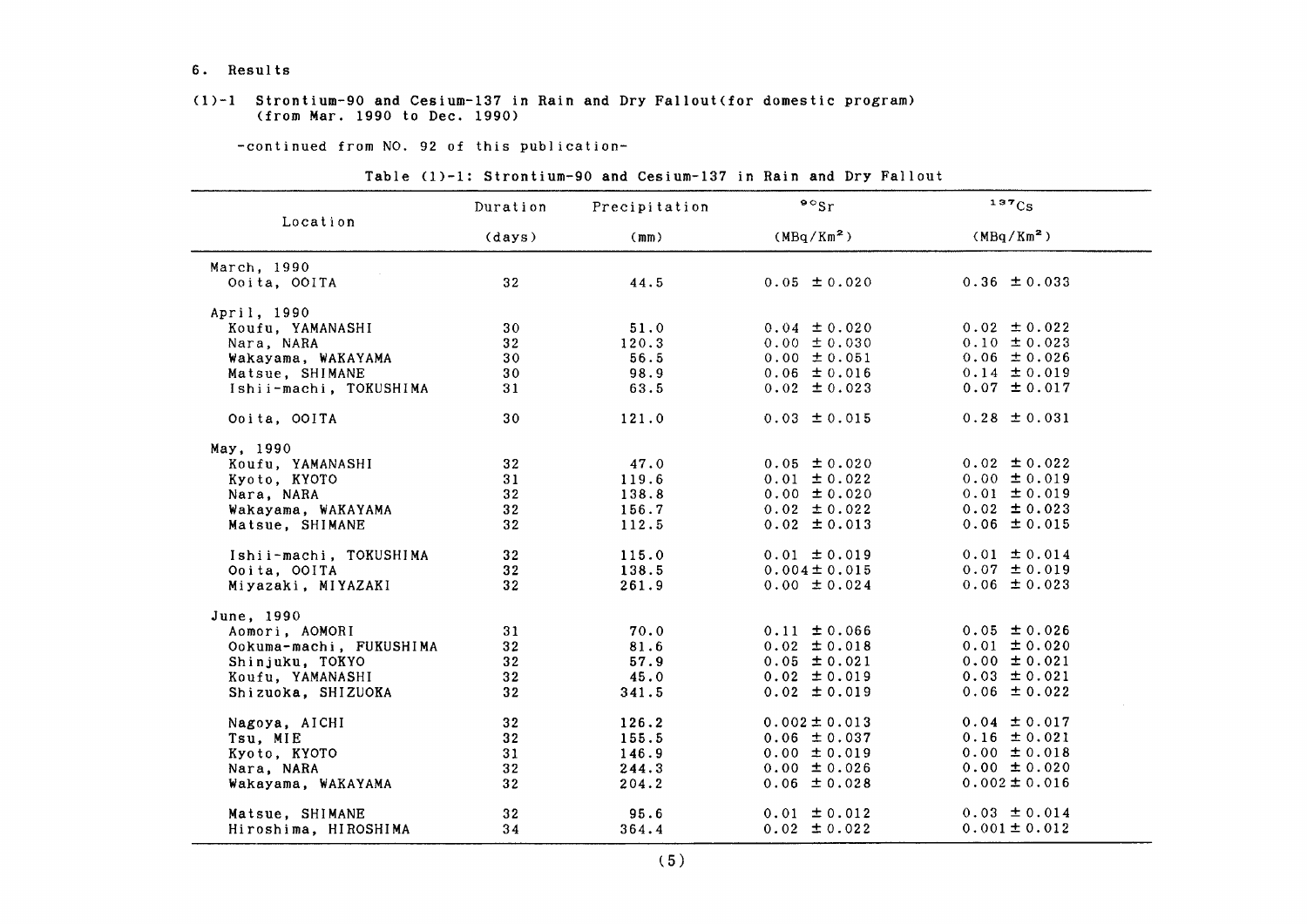| Location                 | Duration        | Precipitation | $\circ$ osr       | 137Cs             |
|--------------------------|-----------------|---------------|-------------------|-------------------|
|                          | (days)          | (mm)          | $(MBq/Km^2)$      | $(MBq/Km^2)$      |
| Matsuyama, EHIME         | ${\bf 32}$      | 231.5         | $0.02 \pm 0.012$  | $0.003 \pm 0.016$ |
| Ishii-machi, TOKUSHIMA   | 31              | 177.5         | $0.00 \pm 0.022$  | $0.01 \pm 0.014$  |
| Takamatsu, KAGAWA        | 32 <sub>2</sub> | 178.0         | $0.01 \pm 0.018$  | $0.04 \pm 0.022$  |
| Dazaifu, FUKUOKA         | 32              | 284.2         | $0.03 \pm 0.019$  | $0.02 \pm 0.022$  |
| Kumamoto, KUMAMOTO       | 32              | 431.2         | $0.01 \pm 0.019$  | $0.001 \pm 0.012$ |
| Ooita, OOITA             | 32 <sub>2</sub> | 309.0         | $0.02 \pm 0.022$  | $0.06 \pm 0.021$  |
| Miyazaki, MIYAZAKI       | 32              | 314.6         | $0.02 \pm 0.019$  | $0.05 \pm 0.023$  |
| Yonagusuku-mura, OKINAWA | 30              | 268.5         | $0.00 \pm 0.017$  | $0.004 \pm 0.020$ |
| July, 1990               |                 |               |                   |                   |
| Sapporo, HOKKAIDO        | 31              | 64.5          | $0.10 \pm 0.039$  | $0.03 \pm 0.016$  |
| Aomori, AOMORI           | 30              | 99.5          | $0.03 \pm 0.021$  | $0.02 \pm 0.018$  |
| Onagawa-machi, MIYAGI    | 31              | 172.0         | $0.03 \pm 0.010$  | $0.06 \pm 0.022$  |
| Morioka, IWATE           | 31              | 302.7         | $0.02 \pm 0.019$  | $0.03 \pm 0.020$  |
| Mito, IBARAGI            | 31              | 123.0         | $0.00 \pm 0.019$  | $0.03 \pm 0.015$  |
|                          |                 |               |                   |                   |
| Shinjuku, TOKYO          | 31              | 94.1          | $0.02 \pm 0.028$  | $0.06 \pm 0.015$  |
| Yokohama, KANAGAWA       | 32              | 87.3          | $0.07 \pm 0.031$  | $0.06 \pm 0.023$  |
| Utsunomiya, TOCHIGI      | 31              | 150.4         | $0.03 \pm 0.011$  | $0.04 \pm 0.023$  |
| Kosugi-machi, TOYAMA     | 31              | 126.0         | $0.01 \pm 0.019$  | $0.03 \pm 0.015$  |
| Fukui, FUKUI             | 30              | 175.2         | $0.12 \pm 0.094$  | $0.00 \pm 0.110$  |
| Koufu, YAMANASHI         | 31              | 67.0          | $0.02 \pm 0.019$  | $0.05 \pm 0.022$  |
| Shizuoka, SHIZUOKA       | 31              | 231.0         | $0.00 \pm 0.021$  | $0.03 \pm 0.022$  |
| Nagoya, AICHI            | 31              | 178.1         | $0.01 \pm 0.014$  | $0.04 \pm 0.018$  |
| Tsu, MIE                 | 31              | 188.0         | $0.05 \pm 0.024$  | $0.12 \pm 0.023$  |
| Ootsu, SHIGA             | 32              | 228.6         | $0.03 \pm 0.035$  | $0.02 \pm 0.014$  |
| Kyoto, KYOTO             | 32              | 172.3         | $0.01 \pm 0.015$  |                   |
| Kobe, HYOGO              | 32              | 177.2         | $0.00 \pm 0.029$  | $0.03 \pm 0.017$  |
| Nara, NARA               | 30              | 193.0         | $0.04 \pm 0.026$  | $0.02 \pm 0.025$  |
| Wakayama, WAKAYAMA       | 31              | 54.1          | $0.00 \pm 0.019$  | $0.00 \pm 0.022$  |
| Tottori, TOTTORI         | 32              | 153.3         |                   | $0.02 \pm 0.015$  |
|                          |                 |               | $0.05 \pm 0.041$  | $0.02 \pm 0.015$  |
| Matsue, SHIMANE          | 31              | 134.5         | $0.06 \pm 0.059$  | $0.08 \pm 0.016$  |
| Hiroshima, HIROSHIMA     | 32              | 45.3          | $0.18 \pm 0.026$  | $0.004 \pm 0.020$ |
| Matsuyama, EHIME         | 31              | 71.0          | $0.04 \pm 0.013$  | $0.03 \pm 0.017$  |
| Ishii-machi, TOKUSHIMA   | 32              | 38.5          | $0.00 \pm 0.019$  | $0.01 \pm 0.020$  |
| Takamatsu, KAGAWA        | 31              | 51.0          | $0.00 \pm 0.019$  | $0.02 \pm 0.021$  |
| Dazaifu, FUKUOKA         | 31              | 156.9         | $0.03 \pm 0.021$  | $0.01 \pm 0.013$  |
| Saga, SAGA               | 31              | 125.0         | $0.03 \pm 0.020$  | $0.03 \pm 0.020$  |
| Nagasaki, NAGASAKI       | 31              | 164.5         | $0.07 \pm 0.041$  | $0.02 \pm 0.020$  |
| Kumamoto, KUMAMOTO       | 31              | 186.8         | $0.004 \pm 0.020$ | $0.00 \pm 0.011$  |
| Ooita, OOITA             | 31              | 84.0          | $0.02 \pm 0.020$  | $0.03 \pm 0.018$  |
|                          |                 |               |                   |                   |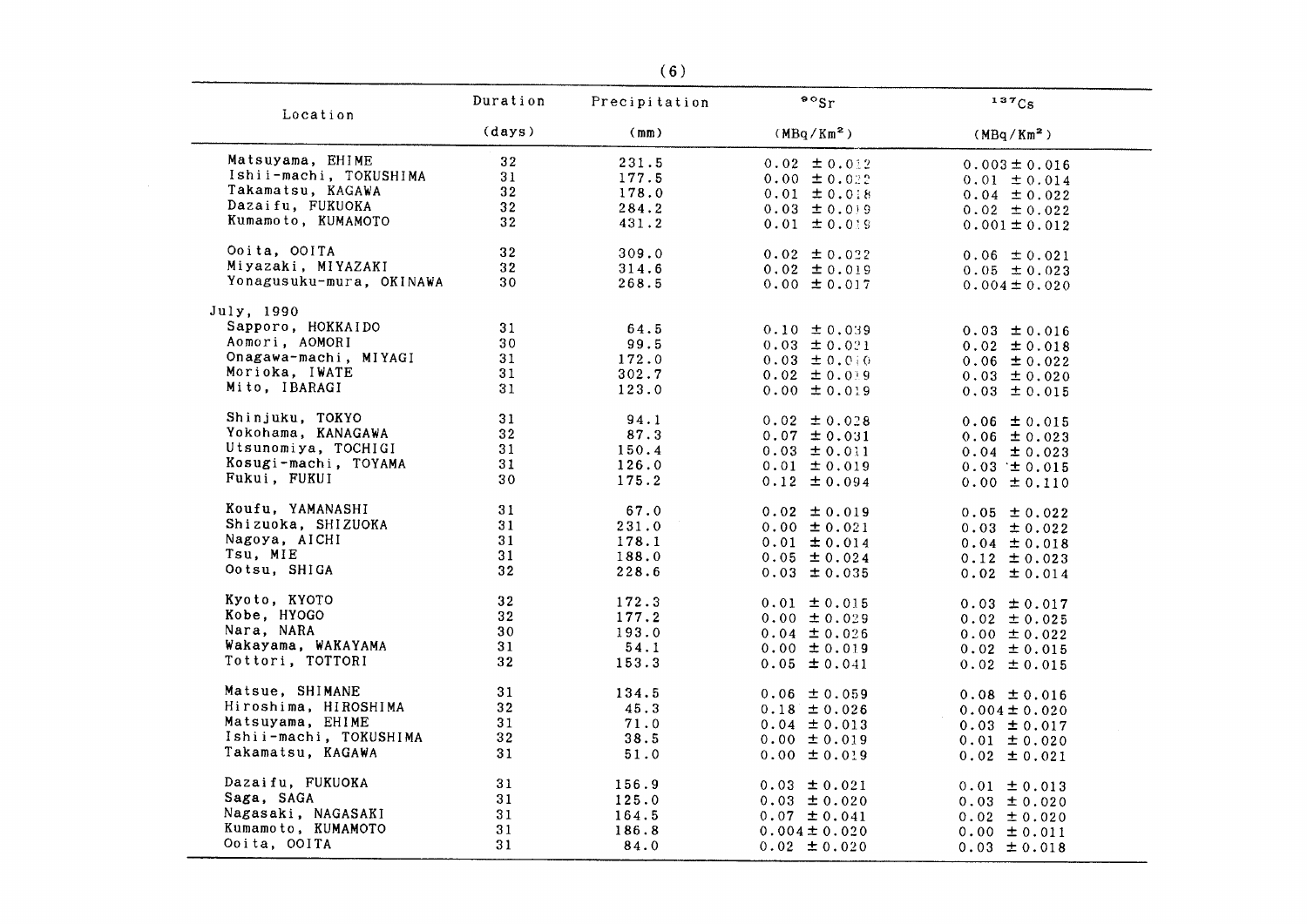|                          | Duration        | Precipitation | $\circ \circ_{\mathsf{Sr}}$ | 137Cs                  |
|--------------------------|-----------------|---------------|-----------------------------|------------------------|
| Location                 | (days)          | (mm)          | $(MBq/Km^2)$                | (MBq/Km <sup>2</sup> ) |
| Miyazaki, MIYAZAKI       | 31              | 152.0         | $0.03 \pm 0.018$            | $0.02 \pm 0.022$       |
| Yonagusuku-mura, OKINAWA | 33              | 41.5          | $0.02 \pm 0.022$            | $0.01 \pm 0.013$       |
| August, 1990             |                 |               |                             |                        |
| Sapporo, HOKKAIDO        | 32 <sub>2</sub> | 135.5         | $0.07 \pm 0.039$            | $0.01 \pm 0.018$       |
| Aomori, AOMORI           | 32              | 41.5          | $0.03 \pm 0.012$            | $0.05 \pm 0.022$       |
| Onagawa-machi, MIYAGI    | 34              | 115.0         | $0.05 \pm 0.021$            | $0.04 \pm 0.018$       |
| Morioka, IWATE           | 32              | 147.1         | $0.02 \pm 0.019$            | $0.001 \pm 0.013$      |
| Yamagata, YAMAGATA       | $32\,$          | 89.3          | $0.00 \pm 0.018$            | $0.03 \pm 0.014$       |
| Ookuma-machi, FUKUSHIMA  | 34              | 76.6          | $0.02 \pm 0.020$            | $0.17 \pm 0.022$       |
| Mito, IBARAGI            | 32              | 141.0         | $0.02 \pm 0.009$            | $0.02 \pm 0.021$       |
| Shinjuku, TOKYO          | 32              | 163.8         | $0.03 \pm 0.024$            | $0.08 \pm 0.017$       |
| Yokohama, KANAGAWA       | 32              | 147.7         | $0.05 \pm 0.022$            | $0.22 \pm 0.028$       |
| Utsunomiya, TOCHIGI      | 34              | 184.1         | $0.00 \pm 0.017$            | $0.13 \pm 0.020$       |
| Kosugi-machi, TOYAMA     | 32 <sub>2</sub> | 79.3          | $0.00 \pm 0.020$            | $0.03 \pm 0.014$       |
| Fukui, FUKUI             | 31              | 87.5          | $0.10 \pm 0.051$            | $0.24 \pm 0.100$       |
| Shizuoka, SHIZUOKA       | 34              | 255.0         | $0.005 \pm 0.025$           | $0.03 \pm 0.014$       |
| Nagoya, AICHI            | 32 <sub>2</sub> | 73.3          | $0.01 \pm 0.022$            | $0.03 \pm 0.018$       |
| Ootsu, SHIGA             | 32 <sub>2</sub> | 8.1           | $0.02 \pm 0.019$            | $0.00 \pm 0.019$       |
| Kyoto, KYOTO             | 33              | 28.0          | $0.01 \pm 0.014$            | $0.00 \pm 0.016$       |
| Kobe, HYOGO              | 32              | 30.1          | $0.00 \pm 0.013$            | $0.08 \pm 0.023$       |
| Nara, NARA               | 35              | 66.0          | $0.04 \pm 0.019$            | $0.02 \pm 0.016$       |
| Wakayama, WAKAYAMA       | 32              | 58.0          | $0.01 \pm 0.024$            | $0.06 \pm 0.021$       |
| Matsue, SHIMANE          | 32              | 73.5          | $0.06 \pm 0.017$            | $0.08 \pm 0.016$       |
| Hiroshima, HIROSHIMA     | 29              | 89.3          | $0.10 \pm 0.028$            | $0.02 \pm 0.021$       |
| Matsuyama, EHIME         | 32 <sub>2</sub> | 122.0         | $0.01 \pm 0.019$            | $0.06 \pm 0.022$       |
| Ishii-machi, TOKUSHIMA   | 32              | 88.5          | $0.00 \pm 0.021$            | $0.04 \pm 0.022$       |
| Takamatsu, KAGAWA        | 32              | 84.5          | $0.02 \pm 0.020$            | $0.02 \pm 0.021$       |
| Dazaifu, FUKUOKA         | 32              | 46.2          | $0.01 \pm 0.014$            | $0.03 \pm 0.018$       |
| Saga, SAGA               | 32 <sub>2</sub> | 64.0          | $0.01 \pm 0.012$            | $0.01 \pm 0.017$       |
| Nagasaki, NAGASAKI       | 31              | 38.0          | $0.07 \pm 0.015$            | $0.02 \pm 0.020$       |
| Kumamoto, KUMAMOTO       | 32              | 111.5         | $0.02 \pm 0.018$            | $0.01 \pm 0.018$       |
| Ooita, OOITA             | 32              | 280.0         | $0.02 \pm 0.022$            | $0.00 \pm 0.014$       |
| Miyazaki, MIYAZAKI       | 32              | 266.0         | $0.01 \pm 0.019$            | $0.02 \pm 0.023$       |
| Yonagusuku-mura, OKINAWA | 32              | 136.0         | $0.03 \pm 0.014$            | $0.001 \pm 0.018$      |
| September, 1990          |                 |               |                             |                        |
| Sapporo, HOKKAIDO        | 31              | 122.5         | $0.03 \pm 0.023$            | $0.01 \pm 0.016$       |
| Onagawa-machi, MIYAGI    | 29              | 124.0         | $0.01 \pm 0.019$            | $0.00 \pm 0.016$       |
| Morioka, IWATE           | 31              | 281.8         | $0.00 \pm 0.013$            | $0.01 \pm 0.016$       |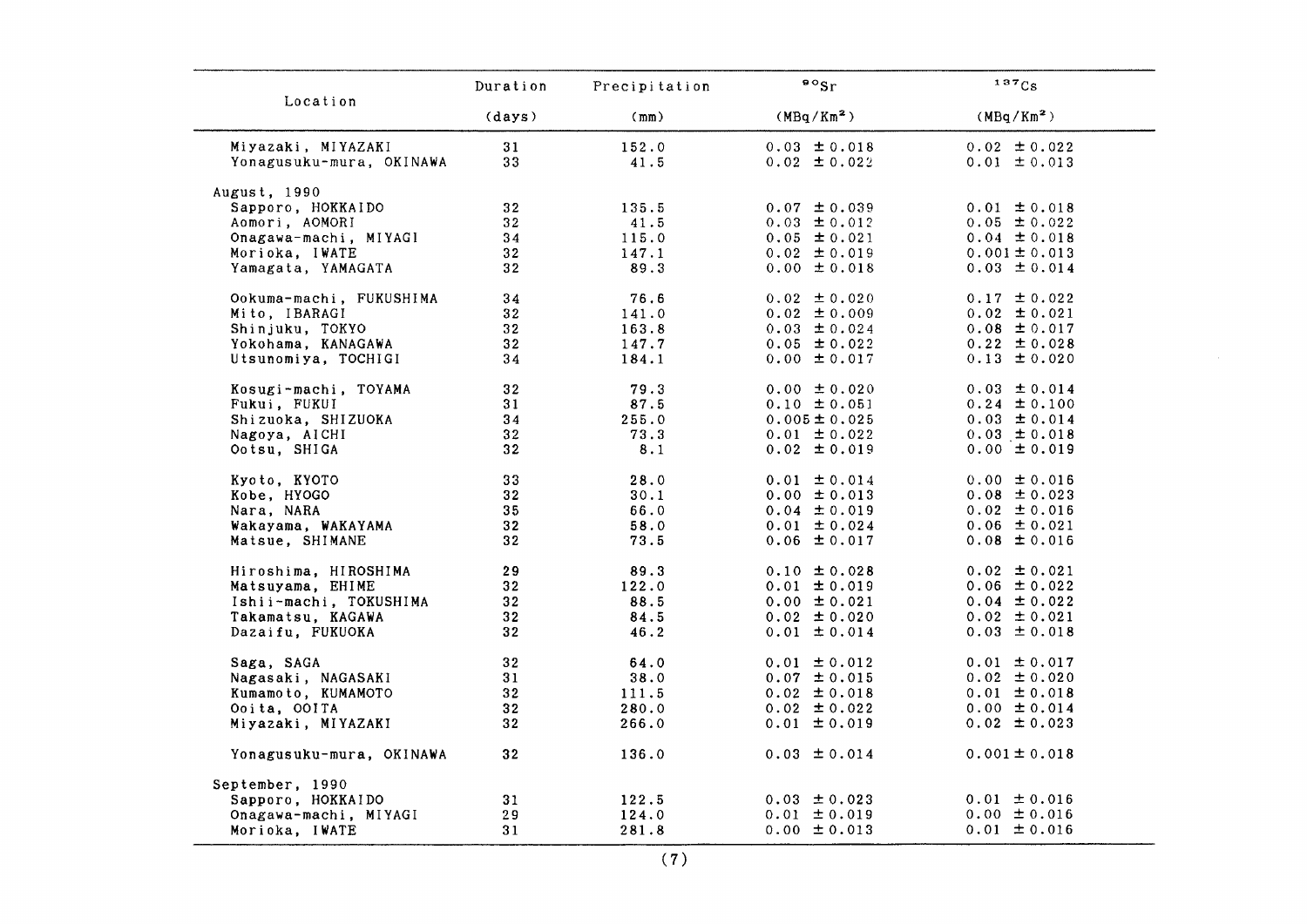| Location                 | Duration        | Precipitation | $\circ \circ_{\mathsf{Sr}}$ | 137Cs                  |
|--------------------------|-----------------|---------------|-----------------------------|------------------------|
|                          | (days)          | (mm)          | $(MBq/Km^2)$                | (MBq/Km <sup>2</sup> ) |
| Yamagata, YAMAGATA       | 31              | 68.3          | $0.02 \pm 0.010$            | $0.02 \pm 0.021$       |
| Ookuma-machi, FUKUSHIMA  | 29              | 80.4          | $0.05 \pm 0.011$            | $0.78 \pm 0.046$       |
| Shinjuku, TOKYO          | 31              | 315.5         | $0.01 \pm 0.030$            | $0.02 \pm 0.022$       |
| Yokohama, KANAGAWA       | 30              | 248.6         | $0.05 \pm 0.023$            | $0.10 \pm 0.023$       |
| Utsunomiya, TOCHIGI      | 29              | 367.8         | $0.00 \pm 0.014$            | $0.02 \pm 0.019$       |
| Fukui, FUKUI             | 31              | 236.3         | $0.00 \pm 0.096$            | $0.00 \pm 0.086$       |
| Shizuoka, SHIZUOKA       | 29              | 388.0         | $0.00 \pm 0.030$            | $0.03 \pm 0.017$       |
| Nagoya, AICHI            | 31              | 521.6         | $0.01 \pm 0.022$            | $0.07 \pm 0.020$       |
| Tsu, MIE                 | 31              | 589.5         | $0.001 \pm 0.010$           | $0.06 \pm 0.020$       |
| Ootsu, SHIGA             | 31              | 344.6         | $0.04 \pm 0.026$            | $0.00 \pm 0.019$       |
| Kyoto, KYOTO             | 31              | 358.6         | $0.04 \pm 0.021$            | $0.08 \pm 0.032$       |
| Kobe, HYOGO              | 30              | 192.8         | $0.00 \pm 0.020$            | $0.02 \pm 0.022$       |
| Nara, NARA               | 29              | 477.0         | $0.02 \pm 0.026$            | $0.02 \pm 0.015$       |
| Wakayama, WAKAYAMA       | 31              | 294.1         | $0.05 \pm 0.028$            | $0.06 \pm 0.020$       |
| Tottori, TOTTORI         | 29              | 500.8         | $0.12 \pm 0.029$            | $0.06 \pm 0.023$       |
| Matsue, SHIMANE          | 31              | 221.8         | $0.03 \pm 0.018$            | $0.04 \pm 0.012$       |
| Hiroshima, HIROSHIMA     | 30              | 239.7         | $0.02 \pm 0.019$            | $0.002 \pm 0.023$      |
| Matsuyama, EHIME         | 31              | 197.0         | $0.01 \pm 0.019$            | $0.03 \pm 0.018$       |
| Ishii-machi, TOKUSHIMA   | 31              | 376.5         | $0.005 \pm 0.020$           | $0.005 \pm 0.018$      |
| Takamatsu, KAGAWA        | 31              | 343.5         | $0.00 \pm 0.014$            | $0.02 \pm 0.017$       |
| Dazaifu, FUKUOKA         | 31              | 100.4         | $0.03 \pm 0.022$            | $0.00 \pm 0.021$       |
| Saga, SAGA               | 31              | 100.2         | $0.03 \pm 0.021$            | $0.00 \pm 0.017$       |
| Nagasaki, NAGASAKI       | 30              | 210.0         | $0.04 \pm 0.033$            | $0.004 \pm 0.016$      |
| Kumamoto, KUMAMOTO       | 31              | 184.6         | $0.03 \pm 0.018$            | $0.02 \pm 0.022$       |
| Yonagusuku-mura, OKINAWA | 32              | 210.5         | $0.002 \pm 0.019$           | $0.03 \pm 0.023$       |
| October, 1990            |                 |               |                             |                        |
| Morioka, IWATE           | ${\bf 32}$      | 113.8         | $0.002 \pm 0.012$           | $0.03 \pm 0.017$       |
| Yamagata, YAMAGATA       | 32 <sub>2</sub> | 96.8          | $0.03 \pm 0.022$            | $0.01 \pm 0.018$       |
| Ookuma-machi, FUKUSHIMA  | 31              | 248.7         | $0.03 \pm 0.011$            | $0.10 \pm 0.025$       |
| Mito, IBARAGI            | 32              | 150.5         | $0.04 \pm 0.011$            | $0.04 \pm 0.023$       |
| Shinjuku, TOKYO          | 32              | 149.7         | $0.02 \pm 0.011$            | $0.04 \pm 0.023$       |
| Yokohama, KANAGAWA       | 33              | 343.9         | $0.03 \pm 0.038$            | $0.07 \pm 0.017$       |
| Utsunomiya, TOCHIGI      | 32              | 158.3         | $0.00 \pm 0.013$            | $0.03 \pm 0.018$       |
| Fukui, FUKUI             | 32 <sub>2</sub> | 212.7         | $0.00 \pm 0.092$            | $0.15 \pm 0.100$       |
| Shizuoka, SHIZUOKA       | 32              | 125.0         | $0.01 \pm 0.011$            | $0.02 \pm 0.018$       |
| Nagoya, AICHI            | 32              | 181.5         | $0.005 \pm 0.011$           | $0.04 \pm 0.018$       |
| Ootsu, SHIGA             | 32              | 219.1         | $0.00 \pm 0.013$            | $0.005 \pm 0.015$      |
| Kobe, HYOGO              | 33              | 154.3         | $0.00 \pm 0.017$            | $0.01 \pm 0.017$       |
| Wakayama, WAKAYAMA       | 36              | 164.3         | $0.01 \pm 0.021$            | $0.04 \pm 0.017$       |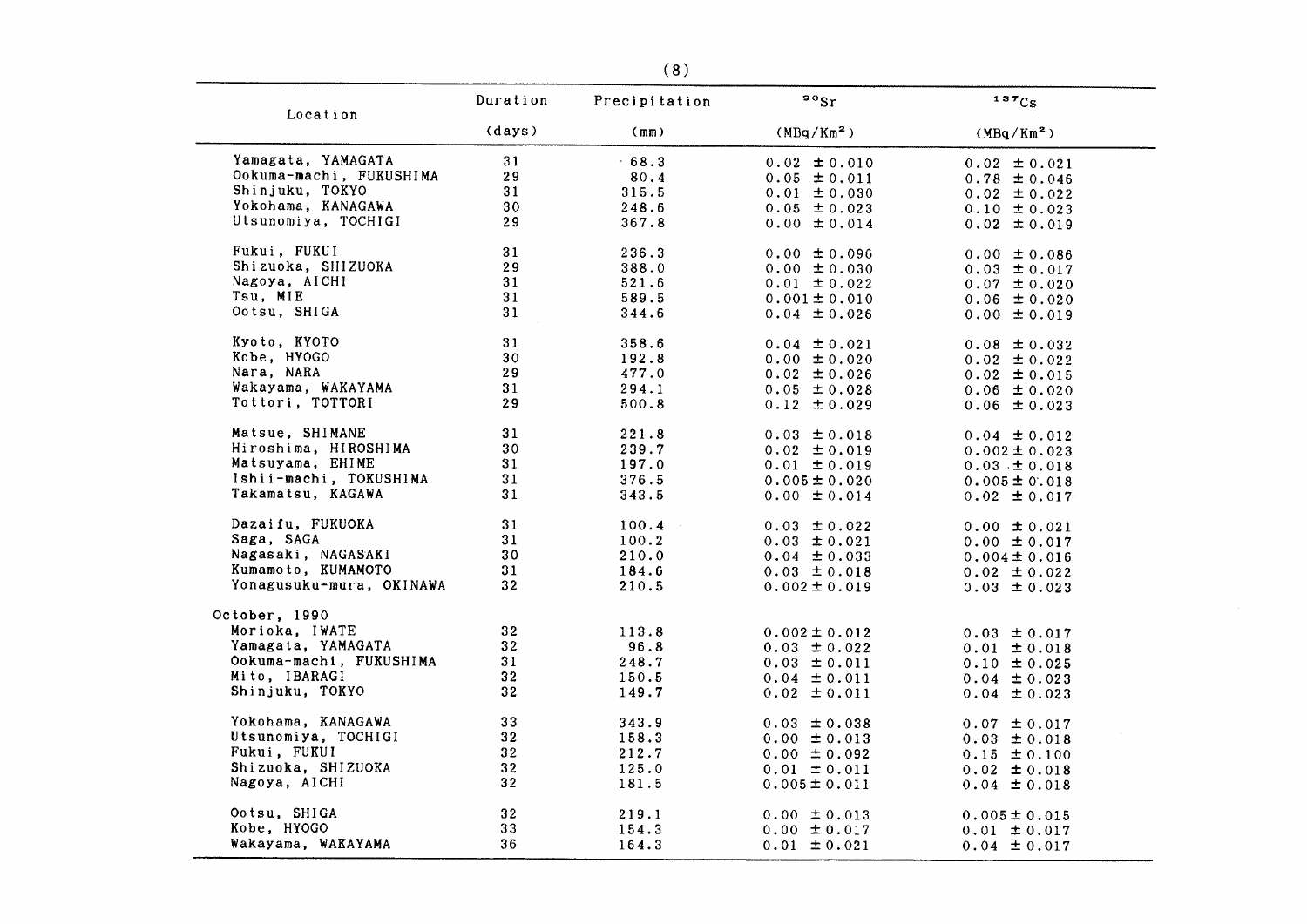|                          | Duration        | Precipitation | $\frac{80}{5}$         | 137Cs                  |
|--------------------------|-----------------|---------------|------------------------|------------------------|
| Location                 | (days)          | (mm)          | (MBq/Km <sup>2</sup> ) | (MBq/Km <sup>2</sup> ) |
| Hiroshima, HIROSHIMA     | 33              | 187.8         | $0.01 \pm 0.019$       | $0.001 \pm 0.016$      |
| Matsuyama, EHIME         | 32              | 157.0         | $0.00 \pm 0.014$       | $0.00 \pm 0.016$       |
| Dazaifu, FUKUOKA         | 32 <sub>2</sub> | 131.4         | $0.005 \pm 0.020$      | $0.02 \pm 0.013$       |
| Saga, SAGA               | 32              | 108.8         | $0.00 \pm 0.019$       | $0.00 \pm 0.012$       |
| Nagasaki, NAGASAKI       | 32 <sub>2</sub> | 133.0         | $0.07 \pm 0.022$       | $0.00 \pm 0.013$       |
| Kumamoto, KUMAMOTO       | 32 <sub>2</sub> | 102.7         | $0.00 \pm 0.021$       | $0.002 \pm 0.012$      |
| Yonagusuku-mura, OKINAWA | 31              | 118.0         | $0.02 \pm 0.022$       | $0.002 \pm 0.013$      |
| November, 1990           |                 |               |                        |                        |
| Morioka, IWATE           | 31              | 154.0         | $0.00 \pm 0.013$       | $0.00 \pm 0.017$       |
| Yamagata, YAMAGATA       | 31              | 153.5         | $0.01 \pm 0.010$       | $0.04 \pm 0.023$       |
| Mito, IBARAGI            | 31              | 217.0         | $0.02 \pm 0.010$       | $0.01 \pm 0.022$       |
| Yokohama, KANAGAWA       | 31              | 213.4         | $0.02 \pm 0.009$       | $0.03 \pm 0.017$       |
| Utsunomiya, TOCHIGI      | 31              | 157.2         | $0.00 \pm 0.007$       | $0.01 \pm 0.017$       |
| Fukui, FUKUI             | 33              | 274.6         | $0.00 \pm 0.045$       | $0.15 \pm 0.100$       |
| Shizuoka, SHIZUOKA       | 33              | 190.0         | $0.03 \pm 0.012$       | $0.05 \pm 0.019$       |
| Kobe, HYOGO              | 31              | 88.1          | $0.02 \pm 0.015$       | $0.00 \pm 0.016$       |
| Wakayama, WAKAYAMA       | 29              | 45.3          | $0.00 \pm 0.029$       | $0.15 \pm 0.025$       |
| Dazaifu, FUKUOKA         | 31              | 74.0          | $0.02 \pm 0.009$       | $0.00 \pm 0.017$       |
| Saga, SAGA               | 33              | 33.6          | $0.02 \pm 0.016$       | $0.00 \pm 0.015$       |
| Nagasaki, NAGASAKI       | 31              | 29.0          | $0.03 \pm 0.010$       | $0.01 \pm 0.019$       |
| Kumamoto, KUMAMOTO       | 31              | 26.4          | $0.02 \pm 0.009$       | $0.00 \pm 0.018$       |
| Yonagusuku-mura, OKINAWA | 31              | 121.5         | $0.01 \pm 0.008$       | $0.00 \pm 0.016$       |
| December, 1990           |                 |               |                        |                        |
| Yamagata, YAMAGATA       | 35              | 59.2          | $0.002 \pm 0.009$      | $0.05 \pm 0.019$       |
| Wakayama, WAKAYAMA       | 34              | 27.5          | $0.00 \pm 0.019$       | $0.02 \pm 0.017$       |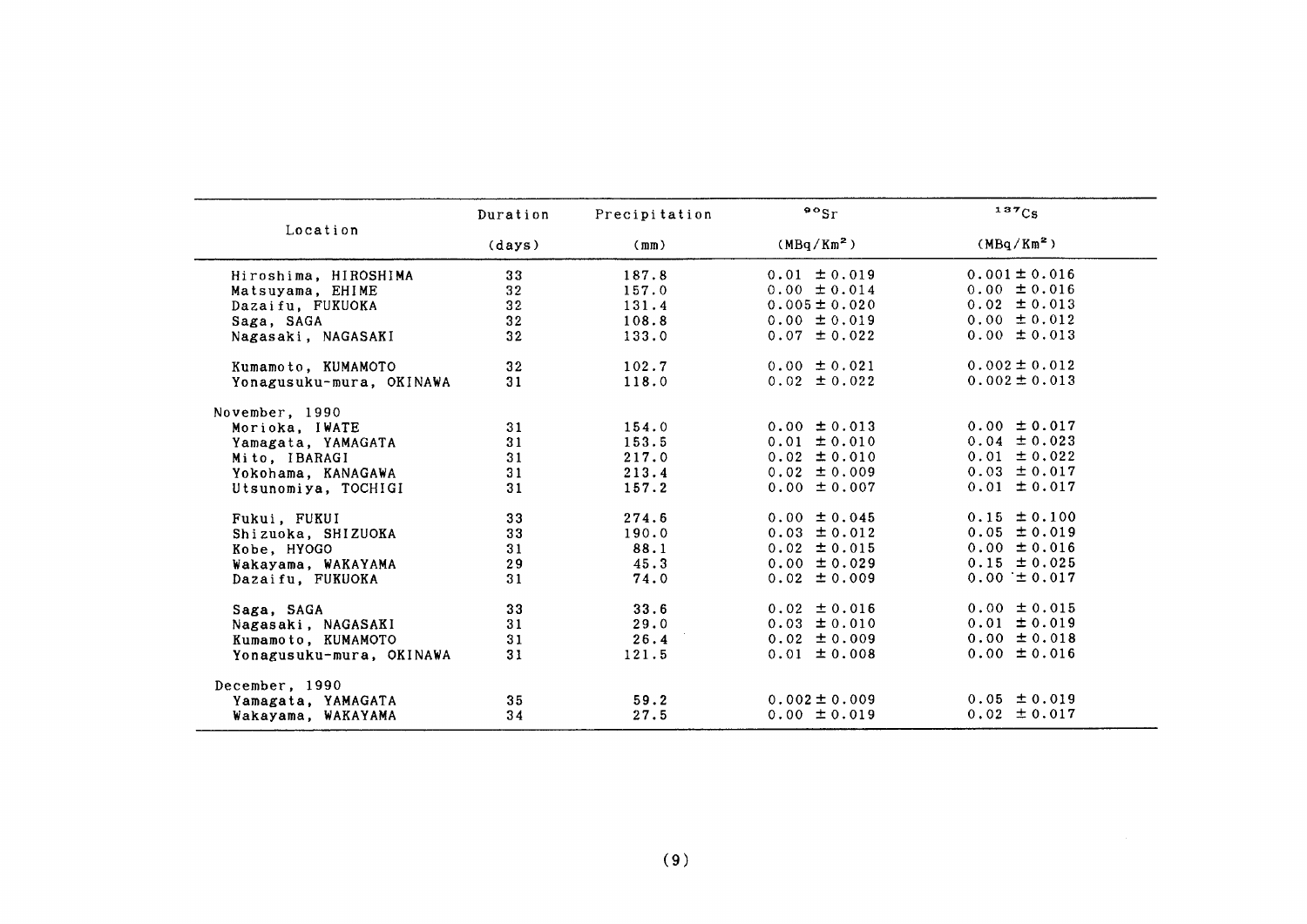#### $(1)-2$  Strontium-90 and Cesium-137 in Rain and Dry Fallout (for WHO program) (from Apr. 1990 to Nov. 1990)

-continued from NO. 92 of this publication-

#### Table (1)-2: Strontium-90 and Cesium-137 in Rain and Dry Fallout

| Location             | Duration        | Precipitation | $\frac{80}{5}$                       | 137Cs                                 |
|----------------------|-----------------|---------------|--------------------------------------|---------------------------------------|
|                      | (days)          | (mm)          | (MBq/Km <sup>2</sup> )               | (MBq/Km <sup>2</sup> )                |
| April, 1990          |                 |               |                                      |                                       |
| Niigata, NIIGATA     | 30              | 86.0          | $0.18 \pm 0.025$                     | $0.14 \pm 0.025$                      |
| May, 1990            |                 |               |                                      |                                       |
| Niigata, NIIGATA     | 32              | 56.6          | $0.15 \pm 0.024$                     | $0.07 \pm 0.023$                      |
| Yamaguchi, YAMAGUCHI | 32 <sub>2</sub> | 279.5         | $0.01 \pm 0.018$                     | $0.08 \pm 0.022$                      |
| Kagoshima, KAGOSHIMA | 31              | 293.0         | $0.05 \pm 0.019$                     | $0.12 \pm 0.040$                      |
| June, 1990           |                 |               |                                      |                                       |
| Akita, AKITA         | 32              | 286.9         | $0.04 \pm 0.010$                     | $0.05 \pm 0.023$                      |
| Chiba, CHIBA         | 32              | 69.5          | $0.01 \pm 0.022$                     | $0.04 \pm 0.017$                      |
| Niigata, NIIGATA     | 32              | 110.8         | $0.19 \pm 0.029$                     | $0.05 \pm 0.022$                      |
| Nagano, NAGANO       | 32              | 72.7          | $0.00 \pm 0.017$                     | $0.01 \pm 0.020$                      |
| Yamaguchi, YAMAGUCHI | 32 <sub>2</sub> | 460.0         | $0.01 \pm 0.020$                     | $0.01 \pm 0.020$                      |
| Kochi, KOCHI         | 33              | 456.4         | $0.09 \pm 0.021$                     | $0.06 \pm 0.022$                      |
| Kagoshima, KAGOSHIMA | 31              | 411.0         | $0.04 \pm 0.020$                     | $0.04 \pm 0.040$                      |
| July, 1990           |                 |               |                                      |                                       |
| Akita, AKITA         | 31              | 279.8         | $0.07 \pm 0.011$                     |                                       |
| Chiba, CHIBA         | 31              | 53.7          | $0.003 \pm 0.023$                    | $0.01 \pm 0.021$                      |
| Niigata, NIIGATA     | 31              | 54.9          | $0.28 \pm 0.032$                     | $0.04 \pm 0.017$                      |
| Kanazawa, ISHIKAWA   | 30              | 88.0          |                                      | $0.03 \pm 0.015$                      |
| Nagano, NAGANO       | 31              | 584.0         | $0.04 \pm 0.020$<br>$0.01 \pm 0.015$ | $0.003 \pm 0.012$<br>$0.04 \pm 0.017$ |
| Okayama, OKAYAMA     | 31              | 79.2          |                                      |                                       |
| Yamaguchi, YAMAGUCHI | 31              | 167.0         | $0.05 \pm 0.032$                     | $0.07 \pm 0.023$                      |
| Kagoshima, KAGOSHIMA | 34              | 157.0         | $0.01 \pm 0.020$<br>$0.03 \pm 0.015$ | $0.03 \pm 0.021$                      |
|                      |                 |               |                                      | $0.08 \pm 0.042$                      |
| August, 1990         |                 |               |                                      |                                       |
| Akita, AKITA         | 32              | 121.1         | $0.06 \pm 0.011$                     | $0.02 \pm 0.021$                      |
| Chiba, CHIBA         | 34              | 105.6         | $0.01 \pm 0.014$                     | $0.06 \pm 0.021$                      |
| Niigata, NIIGATA     | 34              | 64.0          | $0.23 \pm 0.022$                     | $0.05 \pm 0.019$                      |
| Kanazawa, ISHIKAWA   | 35              | 93.0          | $0.06 \pm 0.024$                     | $0.04 \pm 0.015$                      |
| Nagano, NAGANO       | 32              | 39.7          | $0.00 \pm 0.010$                     | $0.003 \pm 0.016$                     |
| Osaka, OSAKA         | 32              | 24.1          | $0.02 \pm 0.019$                     | $0.03 \pm 0.020$                      |
| Okayama, OKAYAMA     | 32              | 56.8          | $0.004 \pm 0.022$                    | $0.04 \pm 0.019$                      |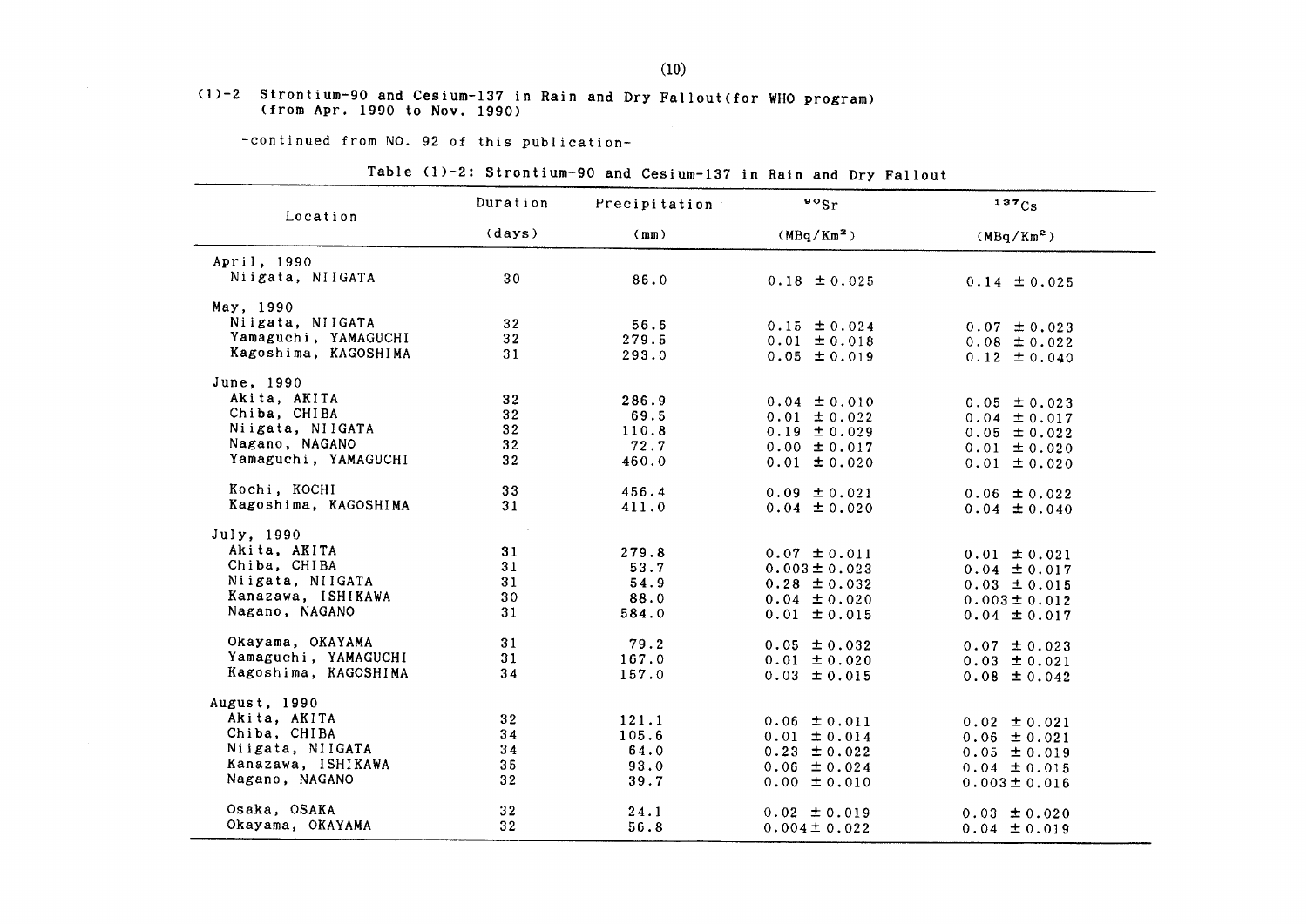|                      | Duration        | Precipitation | $\circ$ sr             | 137Cs                  |
|----------------------|-----------------|---------------|------------------------|------------------------|
| Location             | (days)          | (mm)          | (MBq/Km <sup>2</sup> ) | (MBq/Km <sup>2</sup> ) |
| Kochi, KOCHI         | 32              | 415.1         | $0.16 \pm 0.027$       | $0.01 \pm 0.016$       |
| Kagoshima, KAGOSHIMA | 29              | 148.5         | $0.04 \pm 0.020$       | $0.15 \pm 0.058$       |
| September, 1990      |                 |               |                        |                        |
| Akita, AKITA         | 31              | 281.3         | $0.07 \pm 0.019$       | $0.03 \pm 0.017$       |
| Chiba, CHIBA         | 29              | 202.3         | $0.001 \pm 0.009$      | $0.00 \pm 0.017$       |
| Niigata, NIIGATA     | 29              | 72.7          | $0.04 \pm 0.011$       | $0.01 \pm 0.018$       |
| Kanazawa, ISHIKAWA   | 29              | 268.0         | $0.05 \pm 0.021$       | $0.03 \pm 0.021$       |
| Nagano, NAGANO       | 31              | 136.6         | $0.00 \pm 0.010$       | $0.01 \pm 0.017$       |
| Osaka, OSAKA         | 32              | 455.4         | $0.01 \pm 0.024$       | $0.01 \pm 0.022$       |
| Okayama, OKAYAMA     | 32              | 381.6         | $0.05 \pm 0.024$       | $0.10 \pm 0.022$       |
| Yamaguchi, YAMAGUCHI | 31              | 167.5         | $0.00 \pm 0.020$       | $0.02 \pm 0.014$       |
| Kochi, KOCHI         | 31              | 615.3         | $0.03 \pm 0.018$       | $0.05 \pm 0.017$       |
| Kagoshima, KAGOSHIMA | 33              | 478.5         | $0.03 \pm 0.023$       | $0.09 \pm 0.033$       |
| October, 1990        |                 |               |                        |                        |
| Akita, AKITA         | 32 <sub>2</sub> | 152.1         | $0.02 \pm 0.010$       | $0.00 \pm 0.022$       |
| Niigata, NIIGATA     | 32              | 91.2          | $0.05 \pm 0.016$       | $0.02 \pm 0.019$       |
| Kanazawa, ISHIKAWA   | 30              | 276.5         | $0.04 \pm 0.013$       | $0.00 \pm 0.012$       |
| Nagano, NAGANO       | 32              | 118.8         | $0.00 \pm 0.011$       | $0.02 \pm 0.016$       |
| Osaka, OSAKA         | 31              | 201.2         | $0.02 \pm 0.028$       | $0.02 \pm 0.017$       |
| Okayama, OKAYAMA     | 31              | 134.8         | $0.04 \pm 0.017$       | $0.04 \pm 0.014$       |
| Yamaguchi, YAMAGUCHI | 32              | 184.5         | $0.002 \pm 0.012$      | $0.03 \pm 0.017$       |
| Kochi, KOCHI         | 32              | 192.2         | $0.06 \pm 0.022$       | $0.02 \pm 0.012$       |
| November, 1990       |                 |               |                        |                        |
| Akita, AKITA         | 31              | 169.6         | $0.03 \pm 0.011$       | $0.00 \pm 0.021$       |
| Nagano, NAGANO       | 31              | 35.4          | $0.00 \pm 0.011$       | $0.03 \pm 0.017$       |
| Osaka, OSAKA         | 34              | 175.6         | $0.00 \pm 0.013$       | $0.005 \pm 0.016$      |
| Okayama, OKAYAMA     | 31              | 151.5         | $0.04 \pm 0.010$       | $0.01 \pm 0.017$       |
| Kochi, KOCHI         | 31              | 157.1         | $0.07 \pm 0.027$       | $0.02 \pm 0.014$       |

 $\mathcal{L}^{\text{max}}_{\text{max}}$  and  $\mathcal{L}^{\text{max}}_{\text{max}}$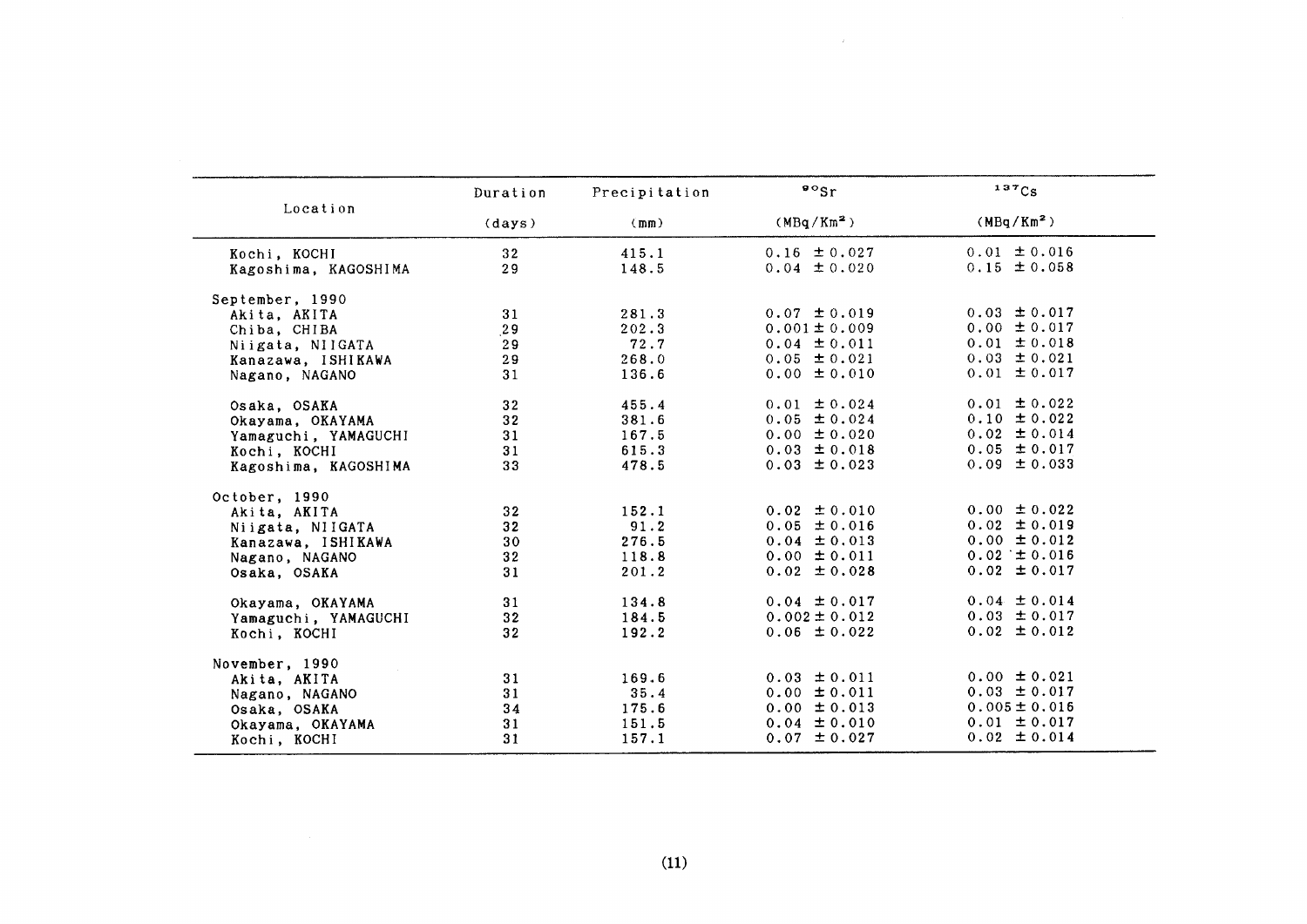# (2) Strontium-90 and Cesium-137 in Airborne Dust<br>(from Apr. 1989 to Dec. 1990)

-continued from NO. 92 of this publication-

| Table (2): Strontium-90 and Cesium-137 in Airborne Dust |  |  |
|---------------------------------------------------------|--|--|
|---------------------------------------------------------|--|--|

| Location                     | Sampling<br>period | Absorption<br>volume | $\circ \circ_{\mathsf{S} \mathbf{r}}$ | 137Cs               |
|------------------------------|--------------------|----------------------|---------------------------------------|---------------------|
|                              |                    | $(m^3)$              | $(mBq/m^3)$                           | $(mBq/m^3)$         |
| April $\sim$ June, 1989      |                    |                      |                                       |                     |
| Niigata, NIIGATA             | $4 \sim 6$         | 14,303               | $0.001 \pm 0.0006$                    | $0.000 \pm 0.0004$  |
| $July \sim September$ , 1989 |                    |                      |                                       |                     |
| Niigata, NIIGATA             | $7 \sim 9$         | 15,150               | $0.001 \pm 0.0006$                    | $0.000 \pm 0.0003$  |
| October~December, 1989       |                    |                      |                                       |                     |
| Niigata, NIIGATA             | $10 - 12$          | 14,578               | $0.001 \pm 0.0007$                    | $0.001 \pm 0.0004$  |
| January $\sim$ March, 1990   |                    |                      |                                       |                     |
| Niigata, NIIGATA             | $1 \sim 3$         | 14,480               | $0.0001 \pm 0.0006$                   | $0.0002 \pm 0.0004$ |
| Nagoya, AICHI                | $1 \sim 3$         | 11,535               | $0.000 \pm 0.0007$                    | $0.000 \pm 0.0005$  |
| Kyoto, KYOTO                 | $1 \sim 3$         | 8,337                | $0.001 \pm 0.0011$                    | $0.001 \pm 0.0007$  |
| Tokushima, TOKUSHIMA         | $1 \sim 3$         | 10,455               | $0.000 \pm 0.0009$                    | $0.0005 \pm 0.0006$ |
| Ooita, OOITA                 | $1 \sim 3$         | 9,900                | $0.000 \pm 0.0010$                    | $0.0002 \pm 0.0006$ |
| March $\sim$ March, 1990     |                    |                      |                                       |                     |
| Nara, NARA                   | $3 \sim 3$         | 8,529                | $0.000 \pm 0.0010$                    | $0.001 \pm 0.0008$  |
| April $\sim$ June, 1990      |                    |                      |                                       |                     |
| Morioka, IWATE               | $4 \sim 6$         | 12,173               | $0.003 \pm 0.0009$                    | $0.0004 \pm 0.0005$ |
| Yamagata, YAMAGATA           | $4 \sim 6$         | 12,960               | $0.002 \pm 0.0008$                    | $0.001 \pm 0.0004$  |
| Ookuma-machi, FUKUSHIMA      | $4 \sim 6$         | 9,993                | $0.002 \pm 0.0010$                    | $0.001 \pm 0.0006$  |
| Mito, IBARAGI                | $4 \sim 6$         | 9,399                | $0.001 \pm 0.0010$                    | $0.001 \pm 0.0006$  |
| Yokohama, KANAGAWA           | $4 \sim 6$         | 7,282                | $0.002 \pm 0.0014$                    | $0.001 \pm 0.0007$  |
| Utsunomiya, TOCHIGI          | $4 \sim 6$         | 14,632               | $0.001 \pm 0.0007$                    | $0.001 \pm 0.0005$  |
| Niigata, NIIGATA             | $4 \sim 6$         | 13,939               | $0.001 \pm 0.0008$                    | $0.0005 \pm 0.0004$ |
| Kosugi-machi, TOYAMA         | $4 \sim 6$         | 18,383               | $0.002 \pm 0.0006$                    | $0.0004 \pm 0.0003$ |
| Fukui, FUKUI                 | $4 \sim 6$         | 11,436               | $0.001 \pm 0.0009$                    | $0.002 \pm 0.0005$  |
| Nagano, NAGANO               | $4 \sim 6$         | 18,389               | $0.000 \pm 0.0003$                    | $0.001 \pm 0.0003$  |
| Koufu, YAMANASHI             | $4 \sim 6$         | 16,413               | $0.001 \pm 0.0006$                    | $0.0003 \pm 0.0003$ |
| Hamaoka-machi, SHIZUOKA      | $4 \sim 6$         | 10,194               | $0.002 \pm 0.0011$                    | $0.002 \pm 0.0006$  |
| Nagoya, AICHI                | $4 \sim 6$         | 11,810               | $0.001 \pm 0.0008$                    | $0.001 \pm 0.0005$  |
| Tsu, MIE                     | $4 \sim 6$         | 14,695               | $0.003 \pm 0.0010$                    | $0.000 \pm 0.0004$  |
| Ootsu, SHIGA                 | $4 \sim 6$         | 10,949               | $0.0004 \pm 0.0008$                   | $0.0004 \pm 0.0005$ |
| Kyoto, KYOTO                 | $4 \sim 6$         | 7,925                | $0.003 \pm 0.0016$                    | $0.002 \pm 0.0009$  |
| Osaka, OSAKA                 | $4 \sim 6$         | 16,273               | $0.001 \pm 0.0006$                    | $0.001 \pm 0.0004$  |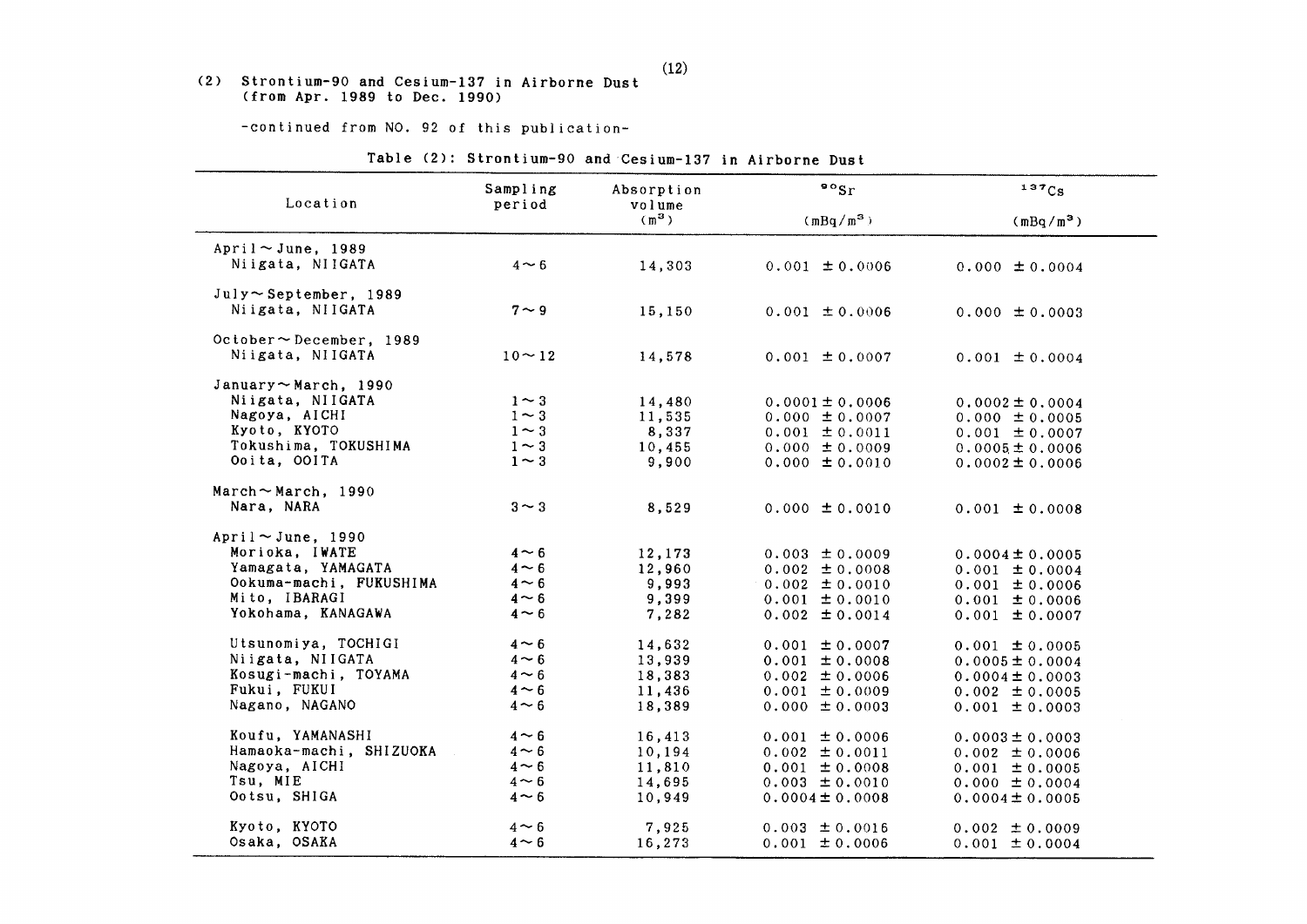| Location                     | Sampling<br>period | Absorption<br>volume | $\mathfrak{so}_{\mathrm{Sr}}$ | 137Cs               |
|------------------------------|--------------------|----------------------|-------------------------------|---------------------|
|                              |                    | $(m^3)$              | $(mBq/m^3)$                   | $(mBq/m^3)$         |
| Kobe, HYOGO                  | $4 \sim 6$         | 10,090               | $0.001 \pm 0.0009$            | $0.001 \pm 0.0005$  |
| Nara, NARA                   | $4 \sim 6$         | 10,466               | $0.001 \pm 0.0013$            | $0.0005 \pm 0.0005$ |
| Wakayama, WAKAYAMA           | $4 \sim 6$         | 9,960                | $0.0005 \pm 0.0010$           | $0.0002 \pm 0.0006$ |
| Tottori, TOTTORI             | $4 \sim 6$         | 12,911               | $0.0003 \pm 0.0009$           | $0.001 \pm 0.0005$  |
| Hiroshima, HIROSHIMA         | $4 \sim 6$         | 12,059               | $0.0004 \pm 0.0008$           | $0.0001 \pm 0.0004$ |
| Yamaguchi, YAMAGUCHI         | $4 \sim 6$         | 19,833               | $0.0002 \pm 0.0004$           | $0.001 \pm 0.0004$  |
| Tokushima, TOKUSHIMA         | $4 \sim 6$         | 10,120               | $0.000 \pm 0.0011$            | $0.001 \pm 0.0006$  |
| Takamatsu, KAGAWA            | $4 \sim 6$         | 15,665               | $0.001 \pm 0.0012$            | $0.0001 \pm 0.0004$ |
| Saga, SAGA                   | $4 \sim 6$         | 10,078               | $0.002 \pm 0.0010$            | $0.002 \pm 0.0006$  |
| Nagasaki, NAGASAKI           | $4 \sim 6$         | 11,422               | $0.001 \pm 0.0008$            | $0.0004 \pm 0.0005$ |
| Kumamoto, KUMAMOTO           | $4 \sim 6$         | 16,270               | $0.001 \pm 0.0007$            | $0.001 \pm 0.0003$  |
| Ooita, OOITA                 | $4 \sim 6$         | 9,973                | $0.001 \pm 0.0007$            | $0.001 \pm 0.0005$  |
| Miyazaki, MIYAZAKI           | $4 \sim 6$         | 13,670               | $0.002 \pm 0.0007$            | $0.0005 \pm 0.0004$ |
| $July \sim September$ , 1990 |                    |                      |                               |                     |
| Morioka, IWATE               | $7 \sim 9$         | 12,058               | $0.001 \pm 0.0008$            | $0.000 \pm 0.0003$  |
| Yamagata, YAMAGATA           | $7 \sim 9$         | 12,960               | $0.000 \pm 0.0005$            | $0.0005 \pm 0.0004$ |
| Yokohama, KANAGAWA           | $7 \sim 9$         | 11,596               | $0.000 \pm 0.0007$            | $0.001 \pm 0.0006$  |
| Utsunomiya, TOCHIGI          | $7 \sim 9$         | 15,406               | $0.0001 \pm 0.0006$           | $0.0004 \pm 0.0003$ |
| Niigata, NIIGATA             | $7 \sim 9$         | 11,046               | $0.000 \pm 0.0008$            | $0.000 \pm 0.0007$  |
| Kosugi-machi, TOYAMA         | $7 \sim 9$         | 18,460               | $0.0002 \pm 0.0004$           | $0.0002 \pm 0.0003$ |
| Fukui, FUKUI                 | $7 \sim 9$         | 13,720               | $0.000 \pm 0.0006$            | $0.001 \pm 0.0004$  |
| Koufu, YAMANASHI             | $7 \sim 9$         | 20,297               | $0.0002 \pm 0.0002$           | $0.001 \pm 0.0003$  |
| Hamaoka-machi, SHIZUOKA      | $7 \sim 9$         | 11,266               | $0.0005 \pm 0.0007$           | $0.001 \pm 0.0005$  |
| Nagoya, AICHI                | $7 \sim 9$         | 10,913               | $0.000 \pm 0.0008$            | $0.001 \pm 0.0006$  |
| Tsu, MIE                     | $7 \sim 9$         | 14,640               | $0.002 \pm 0.0007$            | $0.000 \pm 0.0005$  |
| Ootsu, SHIGA                 | $7 \sim 9$         | 10,377               | $0.001 \pm 0.0008$            | $0.0001 \pm 0.0006$ |
| Kyoto, KYOTO                 | $7 \sim 9$         | 9,056                | $0.000 \pm 0.0009$            | $0.000 \pm 0.0008$  |
| Osaka, OSAKA                 | $7 \sim 9$         | 15,478               | $0.000 \pm 0.0004$            | $0.001 \pm 0.0004$  |
| Kobe, HYOGO                  | $7 \sim 9$         | 9,958                | $0.0003 \pm 0.0006$           | $0.0001 \pm 0.0005$ |
| Nara, NARA                   | $7 \sim 9$         | 9,814                | $0.0005 \pm 0.0005$           | $0.001 \pm 0.0006$  |
| Wakayama, WAKAYAMA           | $7 \sim 9$         | 9,960                | $0.0003 \pm 0.0005$           | $0.0001 \pm 0.0006$ |
| Tottori, TOTTORI             | $7 \sim 9$         | 13,329               | $0.000 \pm 0.0006$            | $0.000 \pm 0.0005$  |
| Hiroshima, HIROSHIMA         | $7 \sim 9$         | 10,825               | $0.000 \pm 0.0007$            | $0.0005 \pm 0.0004$ |
| Yamaguchi, YAMAGUCHI         | $7 \sim 9$         | 19,218               | $0.000 \pm 0.0004$            | $0.000 \pm 0.0003$  |
| Tokushima, TOKUSHIMA         | $7 \sim 9$         | 11,100               | $0.001 \pm 0.0008$            | $0.0004 \pm 0.0006$ |
| Takamatsu, KAGAWA            | $7\sim9$           | 15,670               | $0.0002 \pm 0.0005$           | $0.0003 \pm 0.0003$ |
| Saga, SAGA                   | $7 \sim 9$         | 11,185               | $0.0003 \pm 0.0009$           | $0.000 \pm 0.0005$  |
| Nagasaki, NAGASAKI           | $7 \sim 9$         | 10,260               | $0.002 \pm 0.0009$            | $0.000 \pm 0.0006$  |
| Kumamoto, KUMAMOTO           | $7 \sim 9$         | 17,776               | $0.000 \pm 0.0004$            | $0.0001 \pm 0.0003$ |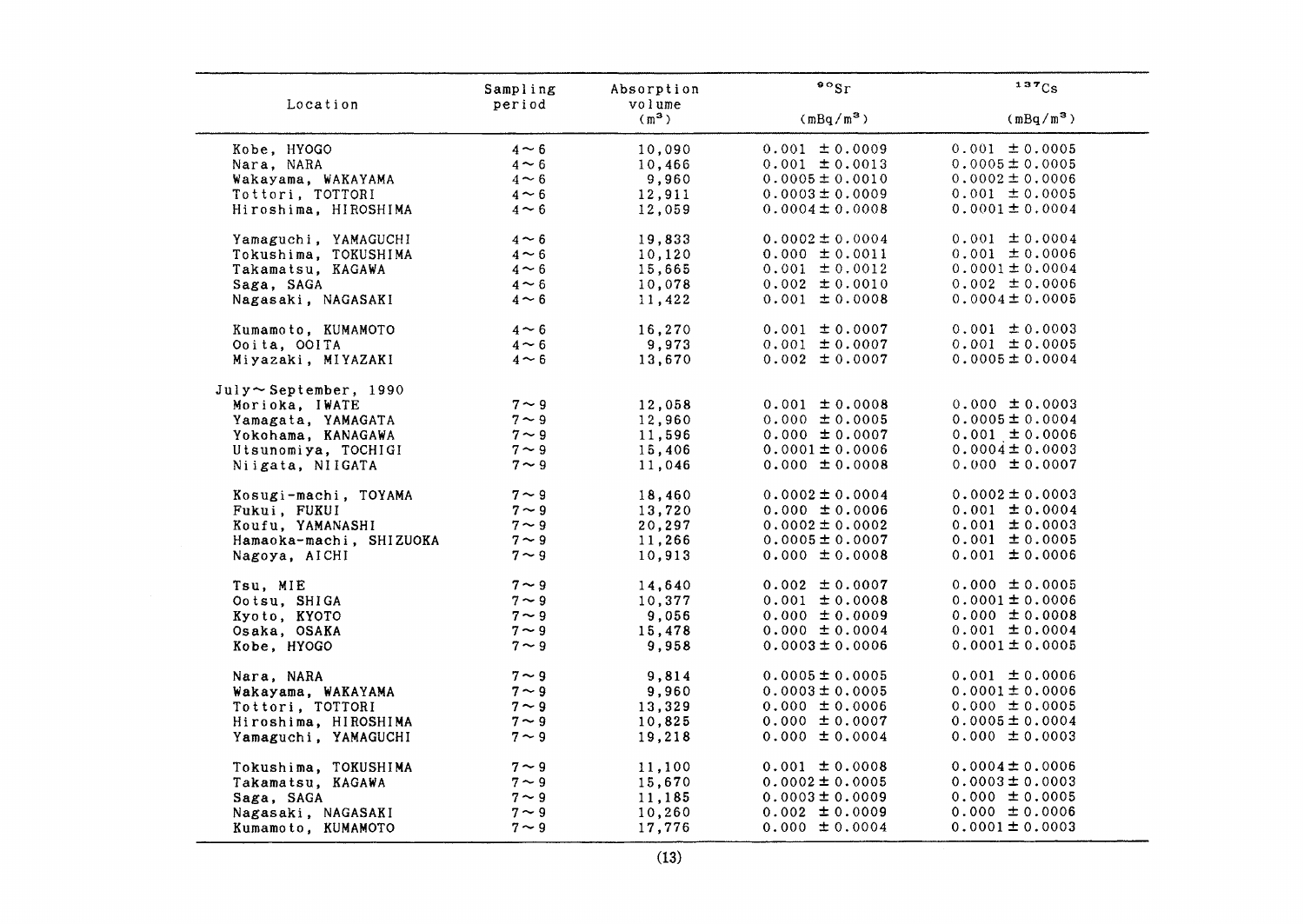| Location                       | Sampling<br>period | Absorption<br>volume | $\frac{80}{5}$      | $137C_S$            |
|--------------------------------|--------------------|----------------------|---------------------|---------------------|
|                                |                    | $(m^3)$              | $(mBq/m^3)$         | $(mBq/m^3)$         |
| Ooita, OOITA                   | $7 \sim 9$         | 10,490               | $0.0003 \pm 0.0008$ | $0.001 \pm 0.0007$  |
| Miyazaki, MIYAZAKI             | $7 \sim 9$         | 13,449               | $0.000 \pm 0.0006$  | $0.0001 \pm 0.0005$ |
| August $\sim$ October, 1990    |                    |                      |                     |                     |
| Ookuma-machi, FUKUSHIMA        | $8 \sim 10$        | 11,570               | $0.001 \pm 0.0008$  | $0.001 \pm 0.0004$  |
| $October \sim December$ , 1990 |                    |                      |                     |                     |
| Yamagata, YAMAGATA             | $10 \sim 12$       | 12,960               | $0.000 \pm 0.0006$  | $0.001 \pm 0.0006$  |
| Ookuma-machi, FUKUSHIMA        | $10 - 12$          | 11,338               | $0.0004 \pm 0.0006$ | $0.0003 \pm 0.0005$ |
| Yokohama, KANAGAWA             | $10 \sim 12$       | 11,445               | $0.0003 \pm 0.0003$ | $0.001 \pm 0.0006$  |
| Utsunomiya, TOCHIGI            | $10 - 12$          | 14,005               | $0.001 \pm 0.0003$  | $0.000 \pm 0.0003$  |
| Kosugi-machi, TOYAMA           | $10 \sim 12$       | 18,444               | $0.0004 \pm 0.0002$ | $0.0002 \pm 0.0003$ |
| Fukui, FUKUI                   | $10 \sim 12$       | 12,179               | $0.001 \pm 0.0004$  | $0.0001 \pm 0.0004$ |
| Koufu, YAMANASHI               | $10 - 12$          | 11,016               | $0.001 \pm 0.0004$  | $0.001 \pm 0.0005$  |
| Hamaoka-machi, SHIZUOKA        | $10 \sim 12$       | 11,504               | $0.0002 \pm 0.0004$ | $0.0002 \pm 0.0005$ |
| Nagoya, AICHI                  | $10 \sim 12$       | 9,035                | $0.002 \pm 0.0006$  | $0.003 \pm 0.0008$  |
| Osaka, OSAKA                   | $10 \sim 12$       | 15,511               | $0.001 \pm 0.0003$  | $0.0001 \pm 0.0004$ |
| Kobe, HYOGO                    | $10 - 12$          | 9,860                | $0.0004 \pm 0.0004$ | $0.000 \pm 0.0005$  |
| Nara, NARA                     | $10 - 12$          | 10.255               | $0.001 \pm 0.0005$  | $0.000 \pm 0.0005$  |
| Wakayama, WAKAYAMA             | $10 \sim 12$       | 10,209               | $0.001 \pm 0.0007$  | $0.001 \pm 0.0006$  |
| Hiroshima, HIROSHIMA           | $10 \sim 12$       | 12,373               | $0.0004 \pm 0.0003$ | $0.000 \pm 0.0005$  |
| Takamatsu, KAGAWA              | $10 \sim 12$       | 15,642               | $0.0005 \pm 0.0003$ | $0.000 \pm 0.0003$  |
| Saga, SAGA                     | $10 \sim 12$       | 10,163               | $0.0003 \pm 0.0009$ | $0.000 \pm 0.0007$  |
| Kumamoto, KUMAMOTO             | $10 - 12$          | 16,183               | $0.0001 \pm 0.0002$ | $0.0002 \pm 0.0004$ |
| Miyazaki, MIYAZAKI             | $10 - 12$          | 13,496               | $0.0002 \pm 0.0005$ | $0.001 \pm 0.0004$  |

 $\sim 10$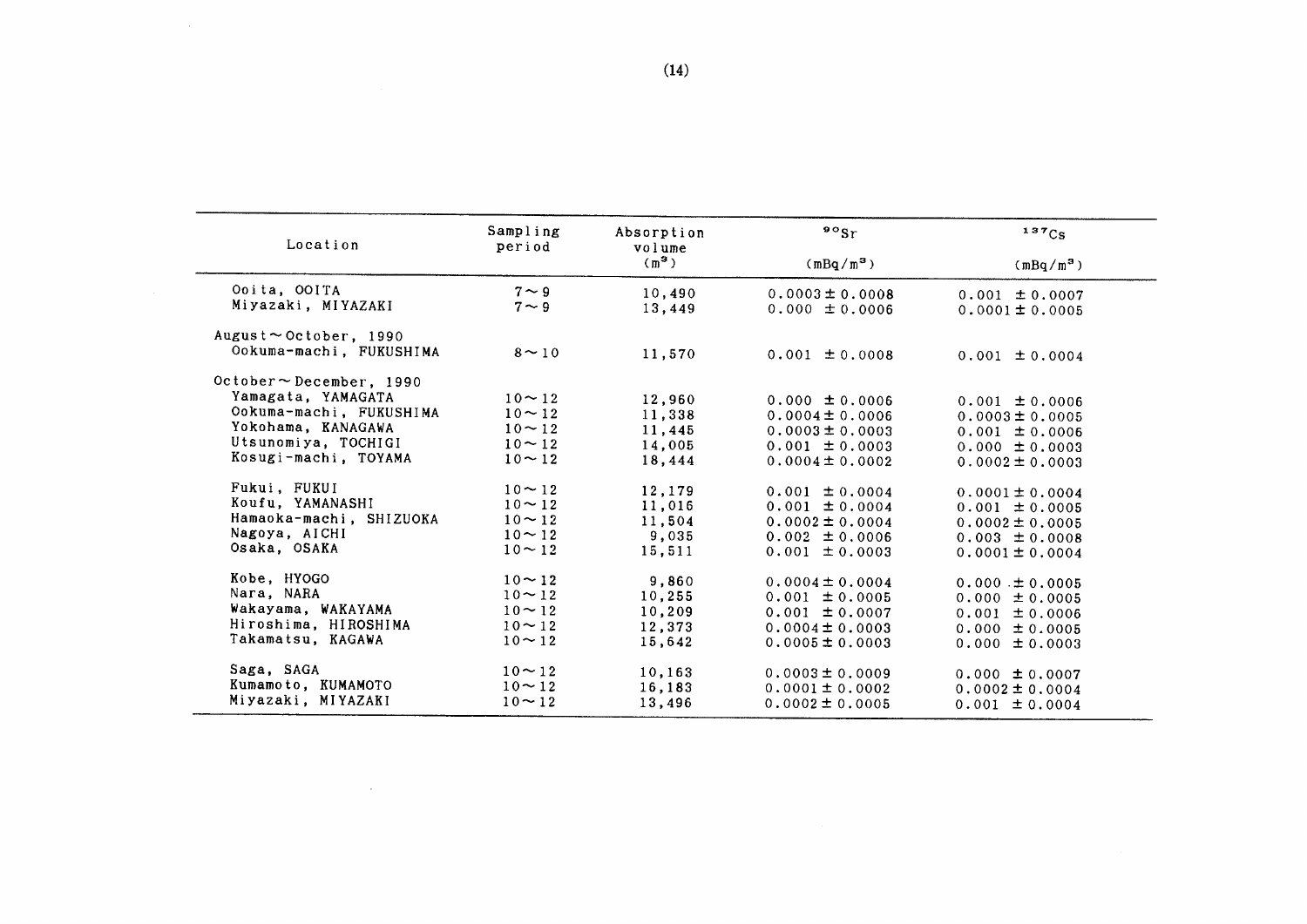#### (3) Strontium-90 and Cesium-137in Service Vater (from Jun. 1990 to Jan. 1991)

-continued from NO. 92 of this publication-

|                        |                          | $\circ$ sr     | $137C_S$          |
|------------------------|--------------------------|----------------|-------------------|
| Location               | pH                       | $(mBq / \ell)$ | $(mBq / \ell)$    |
| (Source Water)         |                          |                |                   |
| June, 1990             |                          |                |                   |
| Katsushika, TOKYO      | 7.3                      | $1.9 \pm 0.21$ | ± 0.12<br>0.5     |
| Nagano, NAGANO         | 7.9                      | $1.0 \pm 0.16$ | 0.2<br>± 0.08     |
| Inuyama, AICHI         | 6.8                      | $1.9 \pm 0.21$ | 0.1<br>± 0.12     |
| Fukuoka, FUKUOKA       | 7.0                      | $1.8 \pm 0.18$ | 0.2<br>± 0.08     |
| July, 1990             |                          |                |                   |
| Sapporo, HOKKAIDO      | 7.1                      | $2.1 \pm 0.27$ | $0.1 \pm 0.07$    |
| August, 1990           |                          |                |                   |
| Kyoto, KYOTO           | 6.6                      | 4.7 $\pm$ 0.17 | 0.1<br>± 0.08     |
| December, 1990         |                          |                |                   |
| Tsukui-machi, KANAGAWA | 7.5                      | $0.7 \pm 0.10$ | $0.04 \pm 0.07$   |
| Inuyama, AICHI         | 6.8                      | $2.5 \pm 0.19$ | $0.02 \pm 0.09$   |
| Fukuoka, FUKUOKA       | 6.7                      | $2.3 \pm 0.18$ | $0.1 \pm 0.07$    |
| January, 1991          |                          |                |                   |
| Nagano, NAGANO         | 7.2                      | $1.3 \pm 0.15$ | $0.0 \pm 0.08$    |
| (Tap Water)            |                          |                |                   |
| June, 1990             |                          |                |                   |
| Wakkanai, HOKKAIDO     | 6.8                      | $1.7 \pm 0.25$ | $0.04 \pm 0.10$   |
| Morioka, IWATE         | 7.2                      | $1.3 \pm 0.17$ | $0.0 \pm 0.10$    |
| Fukushima, FUKUSHIMA   | $\overline{\phantom{a}}$ | $3.3 \pm 0.22$ | $0.1 \pm 0.07$    |
| Mito, IBARAGI          | 7.7                      | $1.3 \pm 0.15$ | 0.1<br>± 0.08     |
| Katsushika, TOKYO      | 7.1                      | $2.1 \pm 0.20$ | ± 0.13<br>0.5     |
| Utsunomiya, TOCHIGI    | 7.2                      | $0.8 \pm 0.13$ | $\pm 0.12$<br>0.2 |
| Niigata, NIIGATA       | 7.5                      | $2.6 \pm 0.20$ | $0.3 \pm 0.11$    |
| Kosugi-machi, TOYAMA   | 6.8                      | $1.6 \pm 0.16$ | 0.2<br>± 0.10     |
| Kanazawa, ISHIKAWA     | 7.0                      | $2.9 \pm 0.20$ | $\pm 0.10$<br>0.2 |
| Fukui, FUKUI           | 7.4                      | $0.8 \pm 0.13$ | $0.01 \pm 0.10$   |
| Nagano, NAGANO         | 7.6                      | $0.8 \pm 0.13$ | 0.0<br>± 0.06     |
| Koufu, YAMANASHI       | 7.6                      | $1.5 \pm 0.17$ | $0.0 \pm 0.10$    |
| Shizuoka, SHIZUOKA     | 7.7                      | $1.0 \pm 0.16$ | 0.0<br>± 0.10     |
| Nagoya, AICHI          | 6.7                      | $2.1 \pm 0.22$ | $0.03 \pm 0.10$   |
|                        | 6.2                      | $4.8 \pm 0.28$ | $0.2 \pm 0.08$    |

Table (3): Strontium-90 and Cesium-137 in Service Water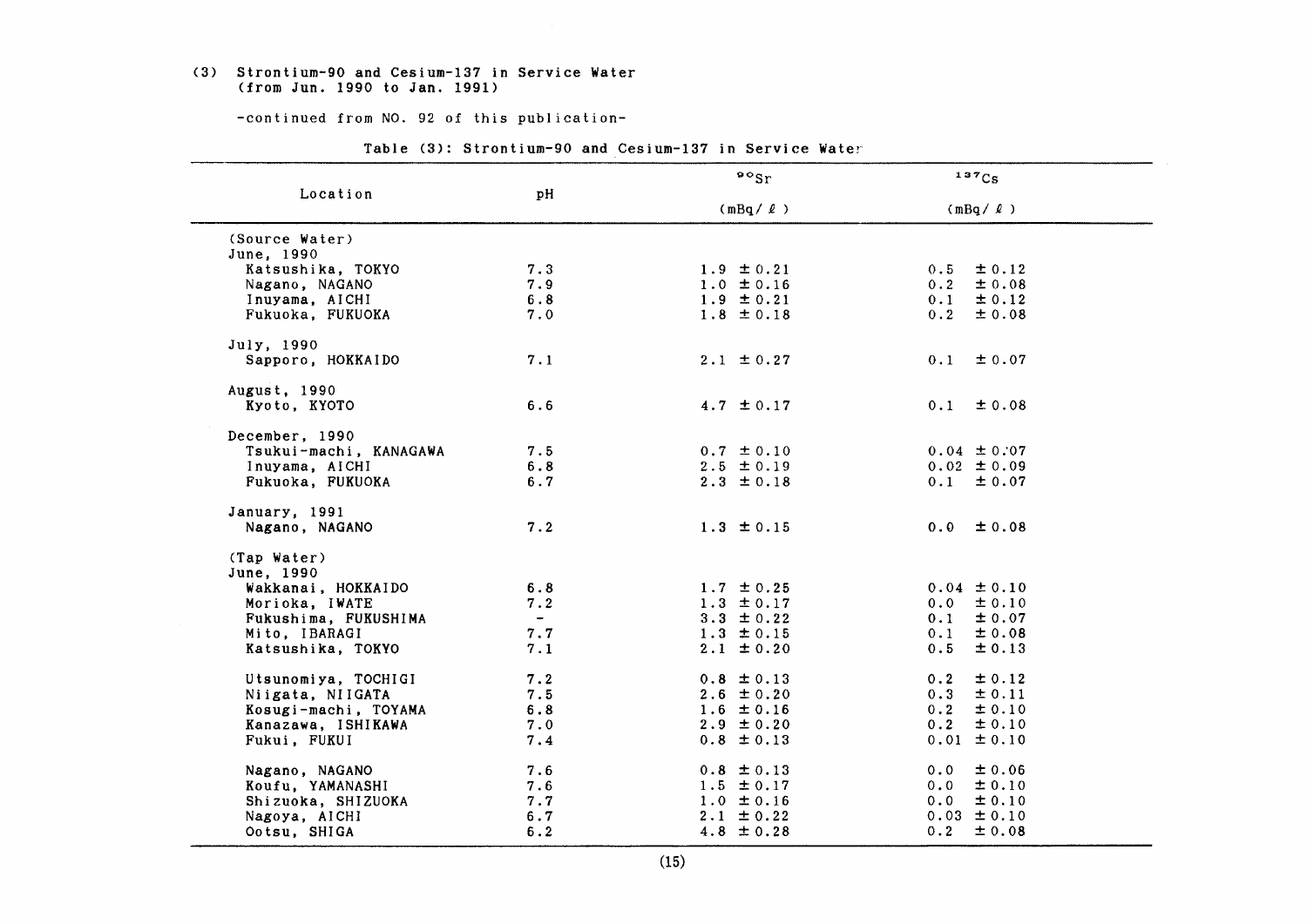| Location             | рH             | $\circ \circ_{\mathsf{Sr}}$ | 137Cs             |
|----------------------|----------------|-----------------------------|-------------------|
|                      |                | $(mBq / \ell)$              | $(mBq / \ell)$    |
| Nara, NARA           | 7.0            | 3.6 $\pm 0.24$              | 0.0<br>± 0.10     |
| Tottori, TOTTORI     | 7.5            | $2.0 \pm 0.25$              | 0.2<br>± 0.06     |
| Matsue, SHIMANE      | $\blacksquare$ | $2.9 \pm 0.14$              | 0.1<br>± 0.08     |
| Hiroshima, HIROSHIMA | 6.9            | $1.5 \pm 0.17$              | 0.0<br>± 0.09     |
| Ube, YAMAGUCHI       | 6.9            | $1.7 \pm 0.19$              | $0.02 \pm 0.10$   |
| Matsuyama, EHIME     | 7.4            | 1.6 $\pm$ 0.17              | 0.0<br>± 0.09     |
| Takamatsu, KAGAWA    | 7.8            | $2.3 \pm 0.21$              | 0.1<br>± 0.07     |
| Fukuoka, FUKUOKA     | 6.5            | $3.2 \pm 0.20$              | 0.1<br>± 0.08     |
| Nagasaki, NAGASAKI   | 7.0            | $1.7 \pm 0.24$              | 0.2<br>± 0.07     |
| Kumamoto, KUMAMOTO   | 6.4            | $0.0 \pm 0.11$              | 0.0<br>± 0.11     |
| Ooita, OOITA         | 8.0            | $1.3 \pm 0.19$              | 0.2<br>± 0.12     |
| Miyazaki, MIYAZAKI   | 7.0            | $0.9 \pm 0.16$              | 0.0<br>± 0.07     |
| July, 1990           |                |                             |                   |
| Sendai, MIYAGI       | $\sim$         | $2.3 \pm 0.24$              | 0.1<br>± 0.07     |
| Akita, AKITA         | 7.3            | $2.4 \pm 0.20$              | 0.2<br>± 0.10     |
| Shinguu, WAKAYAMA    | 7.0            | $1.9 \pm 0.19$              | 0.0<br>± 0.11     |
| Kochi, KOCHI         | 7.2            | $1.5 \pm 0.16$              | 0.1<br>± 0.11     |
| August, 1990         |                |                             |                   |
| Kyoto, KYOTO         | 6.9            | 4.0 $\pm$ 0.17              | 0.1<br>± 0.08     |
| November, 1990       |                |                             |                   |
| Niigata, NIIGATA     | 7.2            | $3.3 \pm 0.27$              | 0.1<br>± 0.09     |
| December, 1990       |                |                             |                   |
| Morioka, IWATE       | 6.9            | $1.6 \pm 0.15$              | $0.05 \pm 0.08$   |
| Yamagata, YAMAGATA   | 6.9            | $2.8 \pm 0.21$              | 0.1<br>± 0.07     |
| Fukushima, FUKUSHIMA | 6.9            | $2.7 \pm 0.13$              | 0.1<br>± 0.11     |
| Mito, IBARAGI        | 7.7            | $1.6 \pm 0.14$              | 0.0<br>士 0.09     |
| Yokohama, KANAGAWA   | 6.6            | $0.6 \pm 0.10$              | 0.1<br>± 0.07     |
| Maebashi, GUNMA      | 7.3            | $1.3 \pm 0.17$              | $0.04 \pm 0.07$   |
| Utsunomiya, TOCHIGI  | 7.3            | $0.8 \pm 0.09$              | 0.3<br>$\pm$ 0.11 |
| Kosugi-machi, TOYAMA | 6.8            | $2.0 \pm 0.11$              | 0.1<br>± 0.10     |
| Kanazawa, ISHIKAWA   | 6.9            | $3.1 \pm 0.15$              | 0.1<br>± 0.10     |
| Fukui, FUKUI         | 7.2            | $1.1 \pm 0.14$              | 0.1<br>± 0.07     |
| Koufu, YAMANASHI     | 7.6            | $1.1 \pm 0.14$              | 0.0<br>± 0.06     |
| Shizuoka, SHIZUOKA   | 7.7            | $1.3 \pm 0.14$              | 0.0<br>± 0.06     |
| Gihu, GIFU           | 6.7            | $1.4 \pm 0.15$              | $0.02 \pm 0.08$   |
| Nagoya, AICHI        | 6.8            | $2.8 \pm 0.21$              | 0.2<br>± 0.09     |
| Ootsu, SHIGA         | 6.5            | $4.5 \pm 0.29$              | 0.2<br>± 0.09     |
| Osaka, OSAKA         | 7.0            | $2.9 \pm 0.15$              | 0.0<br>± 0.10     |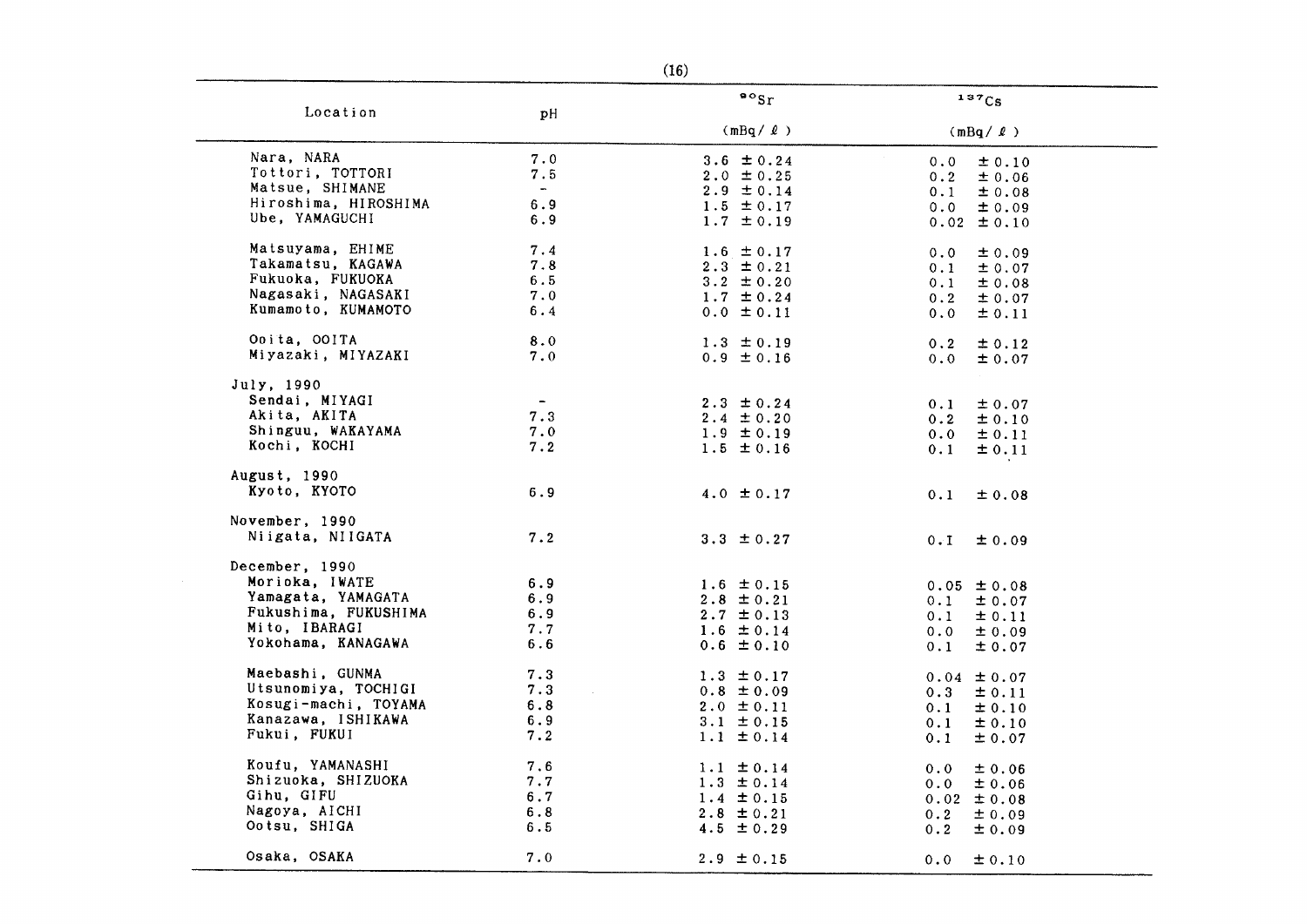|                      | рH  | $\frac{80}{5}$ | 137C <sub>S</sub> |
|----------------------|-----|----------------|-------------------|
| Location             |     | $(mBq / \ell)$ | $(mBq / \ell)$    |
| Kobe, HYOGO          | 7.0 | $3.3 \pm 0.16$ | $0.03 \pm 0.10$   |
| Nara, NARA           | 6.6 | $2.8 \pm 0.14$ | $0.05 \pm 0.10$   |
| Okayama, OKAYAMA     | 7.0 | $2.6 \pm 0.18$ | ± 0.07<br>0.1     |
| Ube, YAMAGUCHI       | 7.0 | $2.1 \pm 0.18$ | $\pm 0.08$<br>0.1 |
| Kochi, KOCHI         | 7.2 | $1.7 \pm 0.16$ | $\pm 0.08$<br>0.1 |
| Fukuoka, FUKUOKA     | 6.7 | $3.1 \pm 0.21$ | $\pm 0.06$<br>0.0 |
| Nagasaki, NAGASAKI   | 8.1 | $1.3 \pm 0.13$ | 0.2<br>$\pm 0.08$ |
| Kumamoto, KUMAMOTO   | 6.7 | $0.0 \pm 0.06$ | $\pm 0.11$<br>0.1 |
| Ooita, OOITA         | 6.6 | $0.7 \pm 0.14$ | $0.01 \pm 0.07$   |
| Miyazaki, MIYAZAKI   | 7.2 | $1.0 \pm 0.10$ | $\pm 0.10$<br>0.0 |
| January, 1991        |     |                |                   |
| Nagano, NAGANO       | 7.1 | $0.5 \pm 0.10$ | ± 0.09<br>0.1     |
| Hiroshima, HIROSHIMA | 6.6 | $1.3 \pm 0.12$ | $\pm 0.08$<br>0.2 |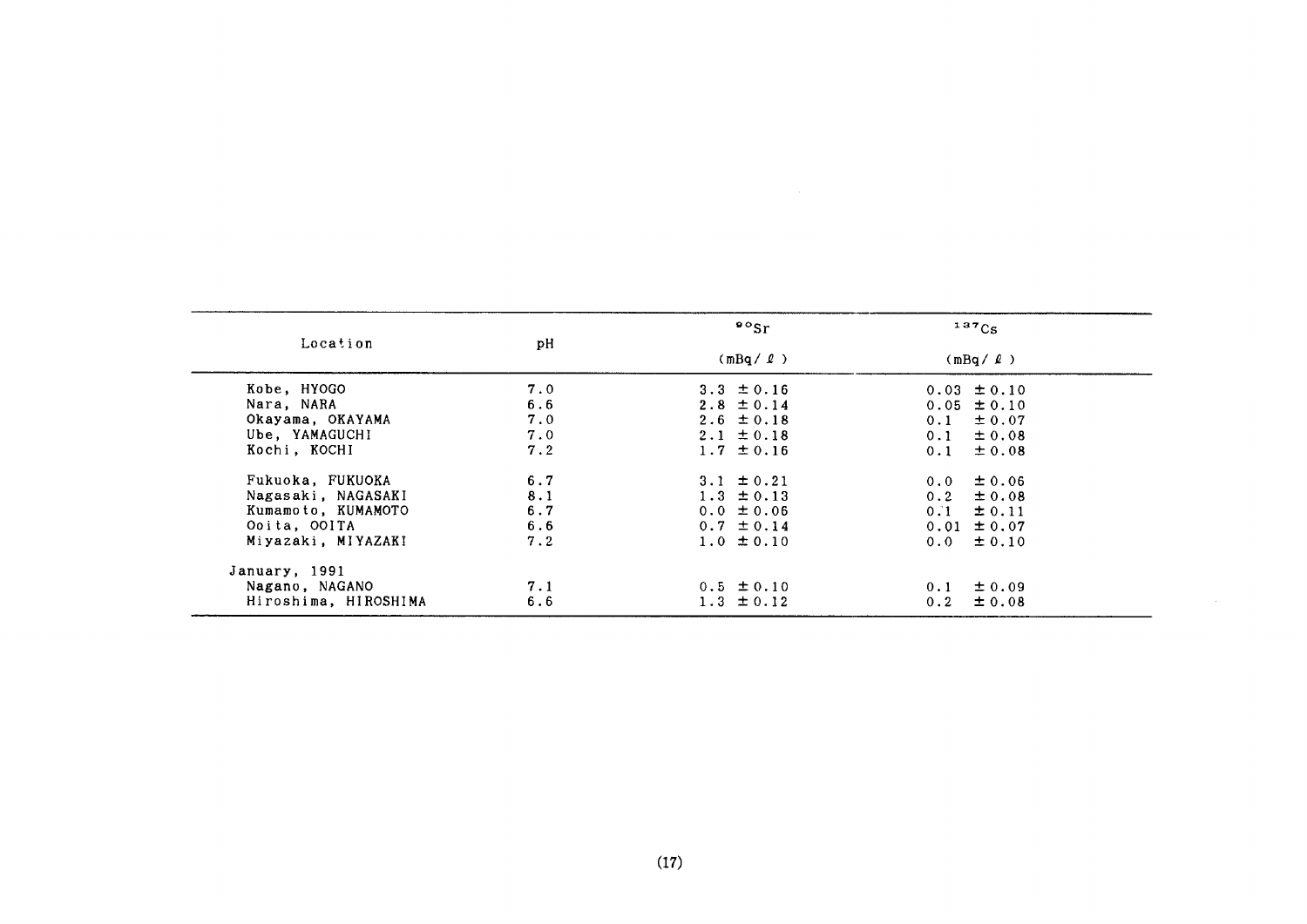#### (4) Strontium-90 and Cesium-137 in Freshwater (from Hay1990 to Dec.1990)

-COntinued from NO.92 0f this publication-

|                      |     | $\frac{80}{5}$ | 137Cs          |  |
|----------------------|-----|----------------|----------------|--|
| Location             | pH  | $(mBa / \ell)$ | $(mBq / \ell)$ |  |
| (Freshwater)         |     |                |                |  |
| May, 1990            |     |                |                |  |
| Kasumigaura, IBARAGI | 9.1 | $2.9 \pm 0.24$ | $0.7 \pm 0.13$ |  |
| August, 1990         |     |                |                |  |
| Akita, AKITA         | 7.3 | $3.7 \pm 0.15$ | $0.5 \pm 0.10$ |  |
| Turuga, FUKUI        | 7.3 | $5.6 \pm 0.20$ | $4.5 \pm 0.24$ |  |
| November, 1990       |     |                |                |  |
| Shobara, HIROSHIMA   | 6.8 | $1.5 \pm 0.15$ | $0.1 \pm 0.07$ |  |
| December, 1990       |     |                |                |  |
| Suwa-lake, NAGANO    | 7.4 | $1.0 \pm 0.14$ | $0.4 \pm 0.10$ |  |
|                      |     |                |                |  |

#### Table (4): Strontium-90 and Cesium-137 in Freshwater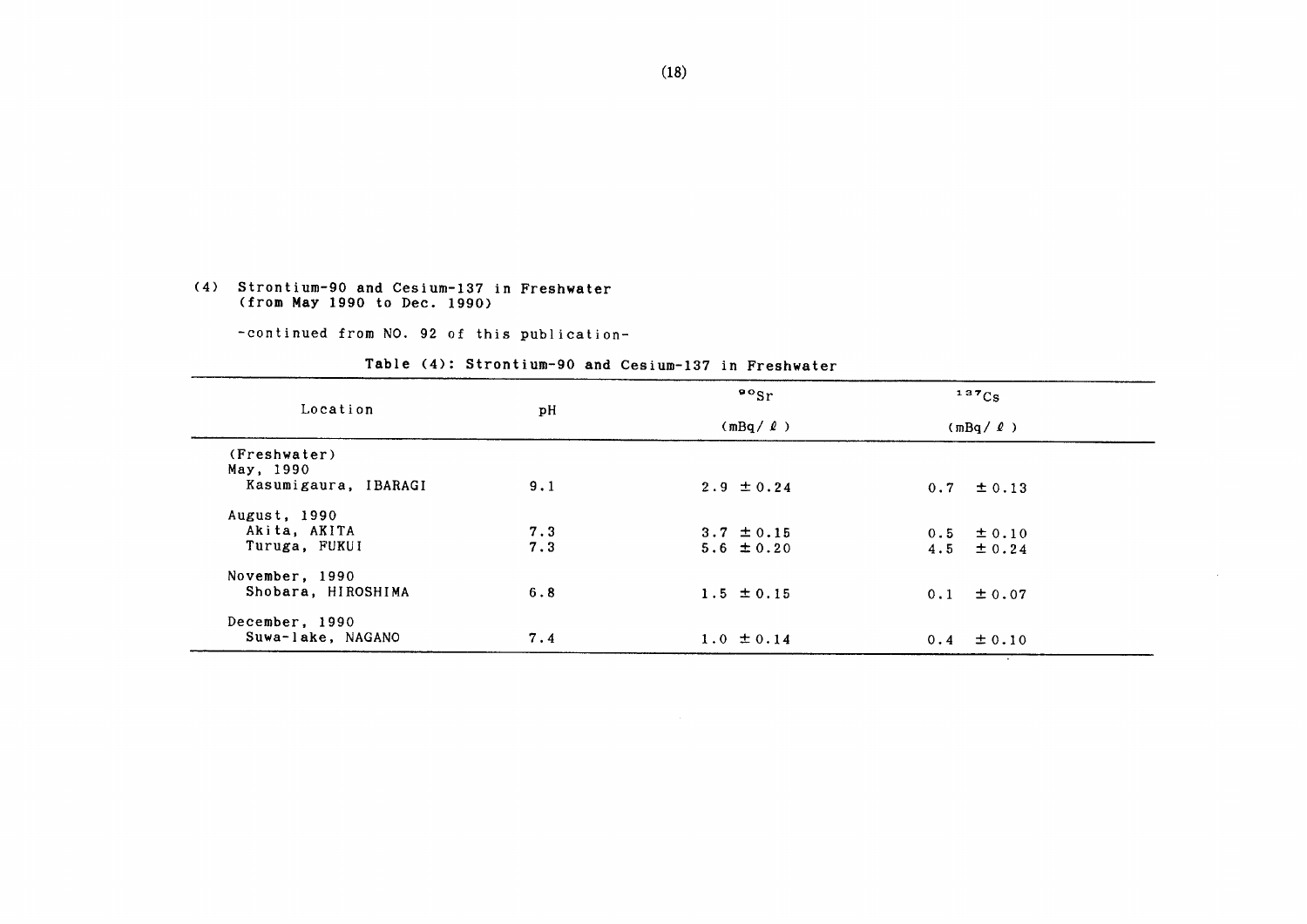(5) Strontium-90 and Cesium-137 in Soil  $($ from Jul. 1989 to Aug. 1990 $)$ 

-COntinued from NO.92 0f this publication-

|                                                                 | Sampling                  |                                             | $\cdot \cdot$ sr                          | 137Cs                                                        |                                         |
|-----------------------------------------------------------------|---------------------------|---------------------------------------------|-------------------------------------------|--------------------------------------------------------------|-----------------------------------------|
| Location                                                        | Depth<br>$(c_m)$          | (Bq/Kg)<br>(dried Soil)                     | $(MBq/Km^2)$                              | (Bq/Kg)<br>(dried Soil)                                      | (MBq/Km <sup>2</sup> )                  |
| July, 1989<br>Kashiwazaki, NIIGATA<br>n                         | $0 \sim 5$<br>$5 \sim 20$ | $0.9 \pm 0.12$<br>$1.4 \pm 0.14$            | 士<br>8.1<br>58<br>± 37<br>360             | 12 <sub>2</sub><br>$\pm 0.4$<br>$6.6 \pm 0.28$<br>1700       | 800<br>$±$ 24<br>±70                    |
| November, 1989<br>Nishihara-mura, KUMAMOTO<br>$\prime\prime$    | $0 \sim 5$<br>$5 \sim 20$ | $8.6 \pm 0.30$<br>$9.2 \pm 0.32$            | $\overline{7}$<br>土<br>200<br>± 20<br>590 | 90<br>± 1.0<br>2100<br>± 0.5<br>17<br>1100                   | ± 20<br>± 30                            |
| March, 1990<br>Yashu-chou, SHIGA<br>$^{\prime\prime}$           | $0 \sim 5$<br>$5 \sim 20$ | $0.9 \pm 0.12$<br>$1.6 \pm 0.15$            | 55<br>$\pm$<br>7.2<br>$\pm$<br>250<br>23  | $9.9 \pm 0.34$<br>$2.9 \pm 0.20$                             | ± 20<br>590<br>± 31<br>450              |
| Kashihara, NARA<br>$\boldsymbol{\prime\prime}$                  | $0 \sim 5$<br>$5 \sim 20$ | $0.7 \pm 0.11$<br>$0.8 \pm 0.11$            | 士<br>34<br>5.4<br>99<br>$±$ 15            | $5.1 \pm 0.25$<br>$5.2 \pm 0.25$                             | $±$ 13<br>260<br>± 33<br>670            |
| Kamiita-machi, TOKUSHIMA<br>$\prime\prime$                      | $0 \sim 5$<br>$5 \sim 20$ | $1.3 \pm 0.14$<br>$1.0 \pm 0.13$            | $±$ 19<br>170<br>$±$ 18<br>150            | $4.7 \pm 0.24$<br>3.4 $\pm$ 0.21                             | ± 33<br>650<br>$±$ 29<br>480            |
| May, 1990<br>Tokai-mura, IBARAGI<br>$\boldsymbol{\prime\prime}$ | $0 \sim 5$<br>$5 \sim 20$ | ± 0.4<br>12 <sup>°</sup><br>$\pm 0.4$<br>11 | $\pm$ 17<br>550<br>±.<br>1000<br>- 30     | $\pm$ 1.0<br>3200<br>70<br>± 0.4<br>11<br>1000               | ± 40<br>± 30                            |
| Akabane-machi, AICHI<br>$\prime\prime$                          | $0 \sim 5$<br>$5 \sim 20$ | $0.5 \pm 0.12$<br>$0.3 \pm 0.11$            | 8.0<br>33<br>士<br>$±$ 27<br>79            | 4.4 $\pm$ 0.24<br>$2.8 \pm 0.20$                             | ±16<br>300<br>± 46<br>660               |
| June, 1990<br>Fukushima, FUKUSHIMA<br>$\prime\prime$            | $0 \sim 5$<br>$5 \sim 20$ | $2.4 \pm 0.19$<br>$0.9 \pm 0.13$            | $\pm$<br>5.6<br>73<br>$\pm$<br>47<br>7.0  | $5.2 \pm 0.26$<br>$0.3 \pm 0.09$                             | $\pm$<br>160<br>8<br>$\pm$<br>15<br>4.6 |
| July, 1990<br>Yamagata, YAMAGATA<br>$\boldsymbol{\prime\prime}$ | $0 \sim 5$<br>$5 \sim 20$ | $5.1 \pm 0.26$<br>$1.7 \pm 0.17$            | 240<br>$\pm$ 12<br>$\pm$<br>220<br>21     | 1300<br>27 <sub>2</sub><br>$\pm$ 0.6<br>± 0.26<br>650<br>5.1 | ± 30<br>$±$ 32                          |
| Kashiwazaki, NIIGATA<br>$\prime\prime$                          | $0 \sim 5$<br>$5 \sim 20$ | $1.1 \pm 0.13$<br>$1.1 \pm 0.13$            | 76<br>士<br>8.9<br>±<br>32<br>280          | $\pm$ 0.5<br>1200<br>18<br>$7.2 \pm 0.31$<br>1800            | ±30<br>± 80                             |
| Kosugi-machi, TOYAMA<br>$\prime\prime$                          | $0 \sim 5$<br>$5 \sim 20$ | $7.0 \pm 0.31$<br>$6.1 \pm 0.30$            | $±$ 24<br>530<br>± 50<br>1100             | $\pm$ 0.5<br>19<br>1500<br>$1.9 \pm 0.17$                    | ± 40<br>± 29<br>330                     |
| Fukui, FUKUI<br>n                                               | $0 \sim 5$<br>$5 \sim 20$ | $0.8 \pm 0.14$<br>$0.8 \pm 0.14$            | 40<br>土.<br>6.5<br>$\pm$<br>54<br>9.0     | $5.8 \pm$<br>0.27<br>$2.2 \pm 0.18$                          | $±$ 13<br>280<br>$\pm$ 12<br>150        |

 $\mathcal{L}$ 

Table (5): Strontium-90 and Cesium-137 in Soil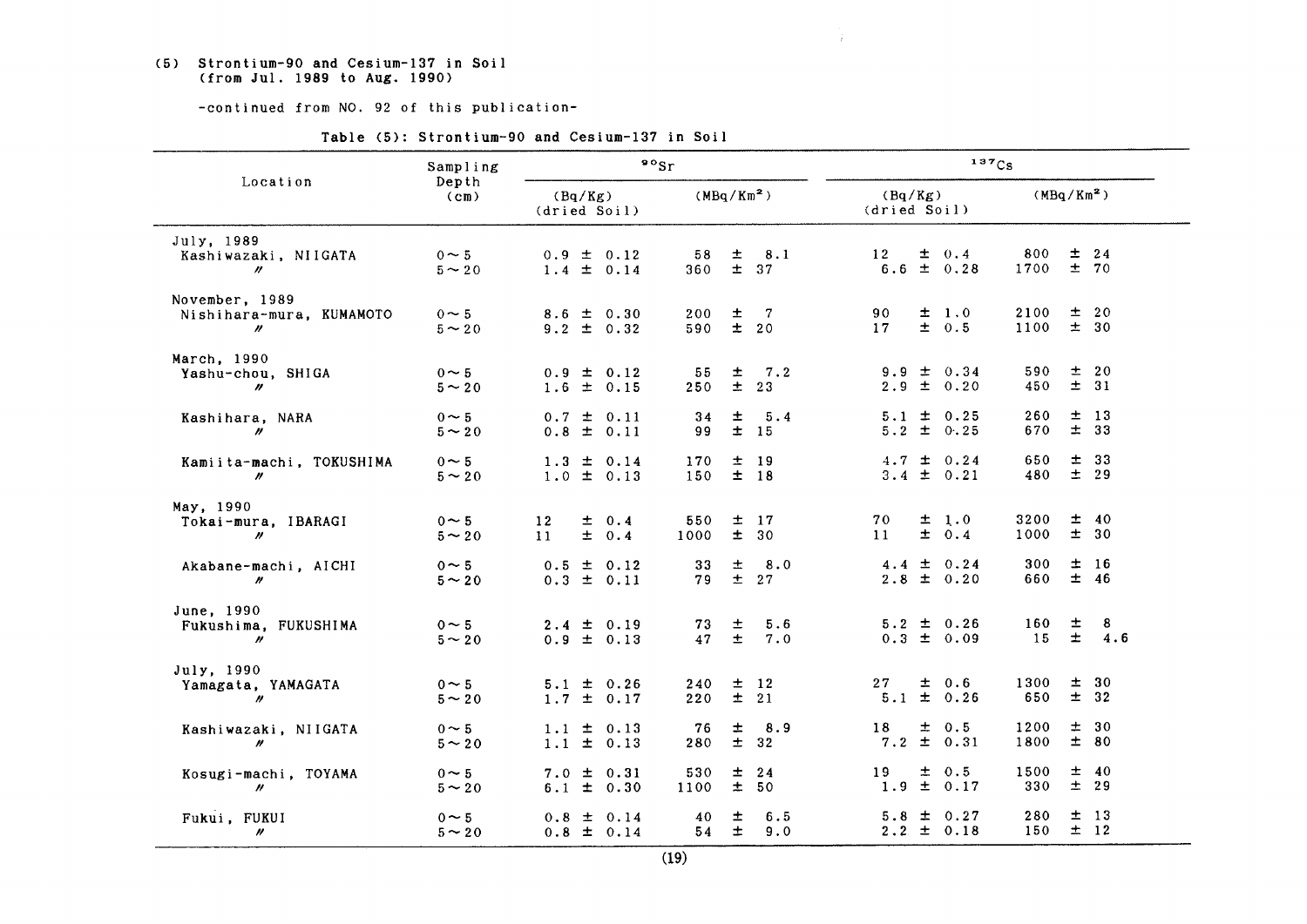|                                                      | Sampling                                 | $\frac{80}{s}$                   |                                    | 137Cs                            |                                  |  |
|------------------------------------------------------|------------------------------------------|----------------------------------|------------------------------------|----------------------------------|----------------------------------|--|
| Location                                             | Depth<br>(Bq/Kg)<br>(cm)<br>(dried Soil) | (MBq/Km <sup>2</sup> )           | (Bq/Kg)<br>(dried Soil)            | $(MBq/Km^2)$                     |                                  |  |
| Gotenba, SHIZUOKA<br>n                               | $0 \sim 5$<br>$5 \sim 20$                | $1.6 \pm 0.17$<br>$1.1 \pm 0.14$ | $\pm$ 6.4<br>63<br>$\pm$ 20<br>150 | $14 \pm 0.5$<br>$7.7 \pm 0.32$   | 550<br>$±$ 16<br>± 40<br>1100    |  |
| Osaka, OSAKA<br>$\prime\prime$                       | $0 \sim 5$<br>$5 \sim 20$                | $1.1 \pm 0.15$<br>$1.3 \pm 0.17$ | $\pm$ 7.1<br>51<br>± 30<br>240     | $8.0 \pm 0.32$<br>$3.5 \pm 0.22$ | $±$ 15<br>380<br>$\pm$ 40<br>630 |  |
| Kamiita-machi, TOKUSHIMA<br>n                        | $0 \sim 5$<br>$5 \sim 20$                | $0.9 \pm 0.14$<br>$1.0 \pm 0.15$ | $70 \pm 11$<br>$\pm$ 33<br>210     | $4.0 \pm 0.24$<br>$3.0 \pm 0.21$ | $±$ 18<br>300<br>$±$ 46<br>670   |  |
| August, 1990<br>Hagi, YAMAGUCHI<br>$\boldsymbol{''}$ | $0 \sim 5$<br>$5 \sim 20$                | $2.0 \pm 0.17$<br>$1.5 \pm 0.15$ | 130<br>$\pm$ 11<br>$±$ 38<br>380   | $8.3 \pm 0.33$<br>$5.8 \pm 0.28$ | 540<br>$\pm$ 21<br>±70<br>1500   |  |
| Saga, SAGA<br>$\prime\prime$                         | $0 \sim 5$<br>$5 \sim 20$                | $0.6 \pm 0.10$<br>$0.9 \pm 0.12$ | 土<br>6.4<br>37<br>士<br>120<br>16   | $2.8 \pm 0.20$<br>$2.5 \pm 0.19$ | $±$ 13<br>180<br>$\pm$ 25<br>330 |  |

 $\sim 100$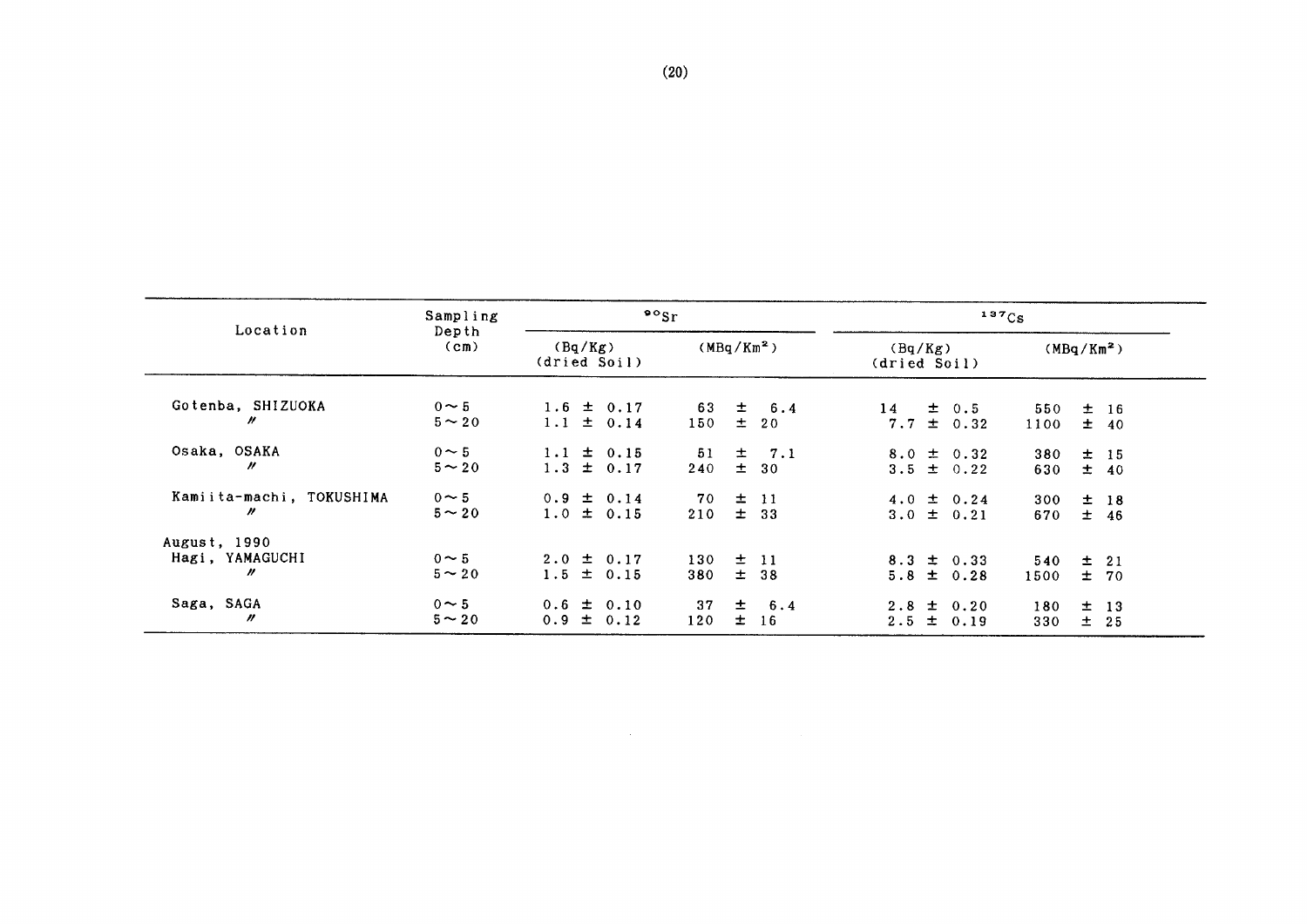#### (6) Strontium-90 and Cesium-137in Sea Water (fromJul.1990 to Oct.1990)

 $\sim 10^{-1}$ 

-COntinued from NO.92 0f this publication-

 $\mathcal{L}^{\text{max}}_{\text{max}}$  and  $\mathcal{L}^{\text{max}}_{\text{max}}$ 

|                            | Sample volume   | C <sub>1</sub> | $\mathfrak{so}_{\mathrm{Sr}}$ | 137Cs           |  |
|----------------------------|-----------------|----------------|-------------------------------|-----------------|--|
| Location                   | analyzed<br>(2) | (96)           | $(mBq/\ell)$                  | (mBa/l)         |  |
| July, 1990                 |                 |                |                               |                 |  |
| Niigata-Port, NIIGATA      | 40.0            | 18.60          | $2.5 \pm 0.34$                | $3.7 \pm 0.33$  |  |
| Moji-Port, FUKUOKA         | 40.0            | 15.85          | $2.4 \pm 0.34$                | $3.2 \pm 0.32$  |  |
| Kaseda, KAGOSHIMA          | 40.0            | 17.96          | $2.8 \pm 0.40$                | 4.0 $\pm$ 0.42  |  |
| August, 1990               |                 |                |                               |                 |  |
| Mutsu-bay, AOMORI          | 40.0            | 17.90          | $2.7 \pm 0.37$                | $3.4 \pm 0.32$  |  |
| Matsukawaura, FUKUSHIMA    | 40.0            | 16.30          | $2.6 \pm 0.35$                | $3.1 \pm 0.32$  |  |
| Odawa-bay, KANAGAWA        | 40.0            | 17.70          | $2.4 \pm 0.34$                | $3.7 \pm 0.33$  |  |
| Osaka-Port, OSAKA          | 40.0            | 12.32          | $3.7 \pm 0.38$                | $2.2 \pm 0.29$  |  |
| Yamaguchi-bay, YAMAGUCHI   | 40.0            | 19.20          | $2.4 \pm 0.36$                | $3.8 \pm 0.34$  |  |
| October, 1990              |                 |                |                               |                 |  |
| Kinnakagusuku-bay, OKINAWA | 40.0            | 19.25          | $2.4 \pm 0.39$                | 4.0. $\pm$ 0.41 |  |

 $\sim 10^{-5}$ 

#### Table (6): Strontium-90 and Cesium-137 in Sea Water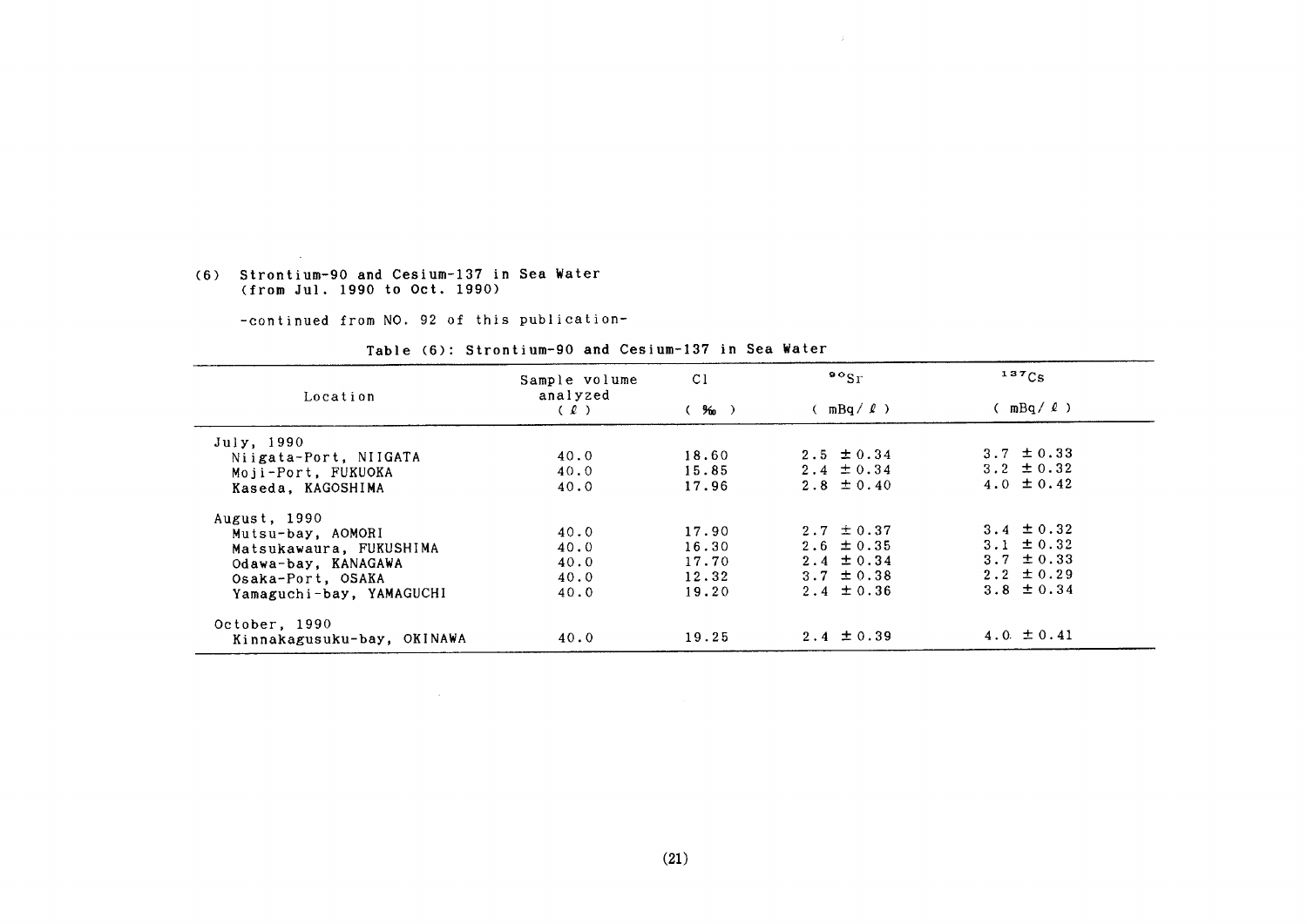# (7) Strontium-90 and Cesium-137 in Sea Sediments<br>(Jul. 1989)

-continued from NO. 92 of this publication-

|                                     | Depth | $\cdot \cdot$                     | $137C_S$                |
|-------------------------------------|-------|-----------------------------------|-------------------------|
| Location                            | (m)   | $(Bq/Kg \cdot d\text{ried Soil})$ | $(Bq/Kg \cdot d)$ Soil) |
| July, 1989<br>Niigata-Port, NIIGATA | 20.0  | $0.00 \pm 0.08$                   | $2.6 \pm 0.19$          |

#### Table (7): Strontium-90 and Cesium-137 in Sea Sediments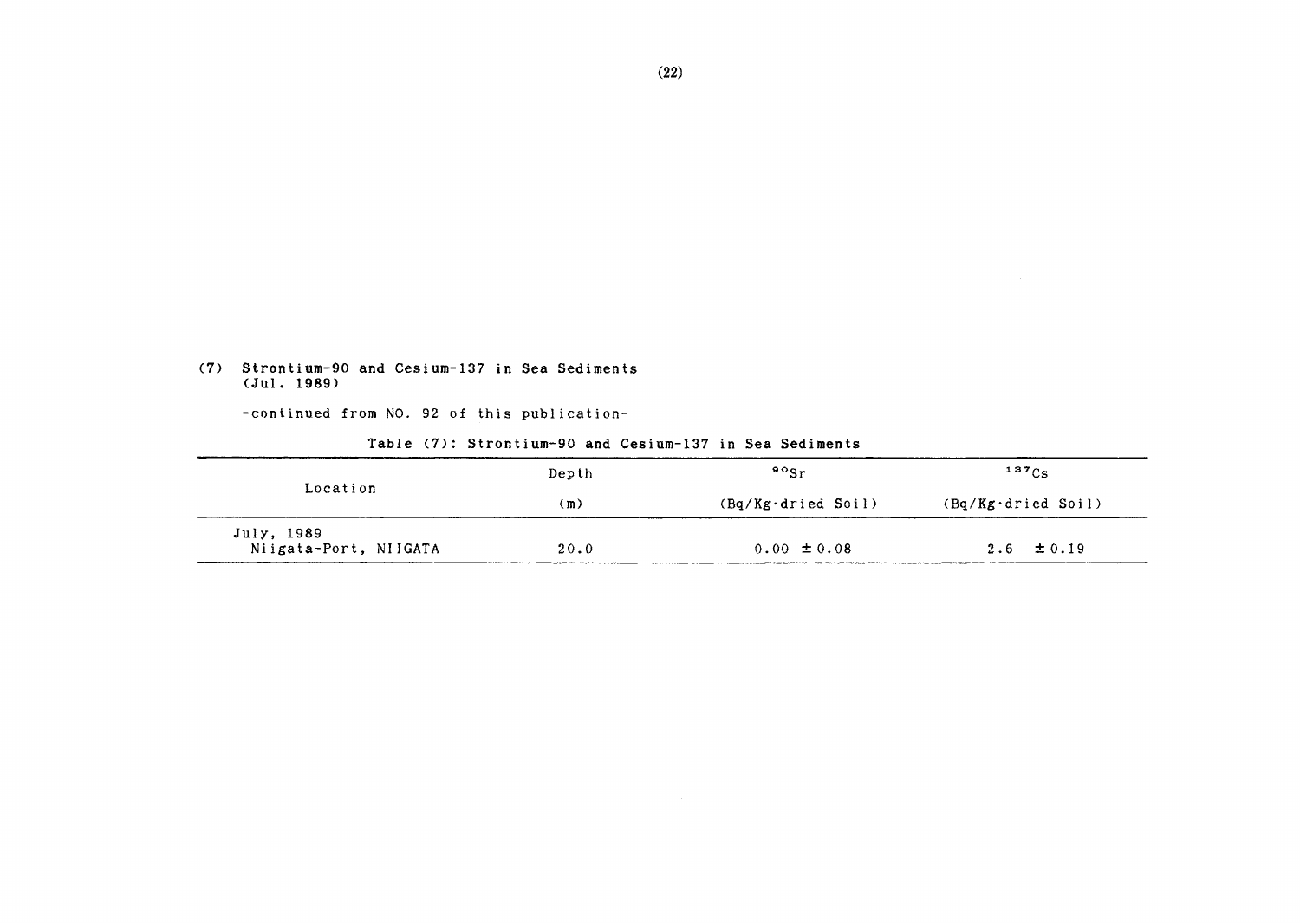#### Rain and Dry Fallout (for domestic program) \* \* \* \* \* \*

 $\bar{f}$ 



 $Fig. 1-1$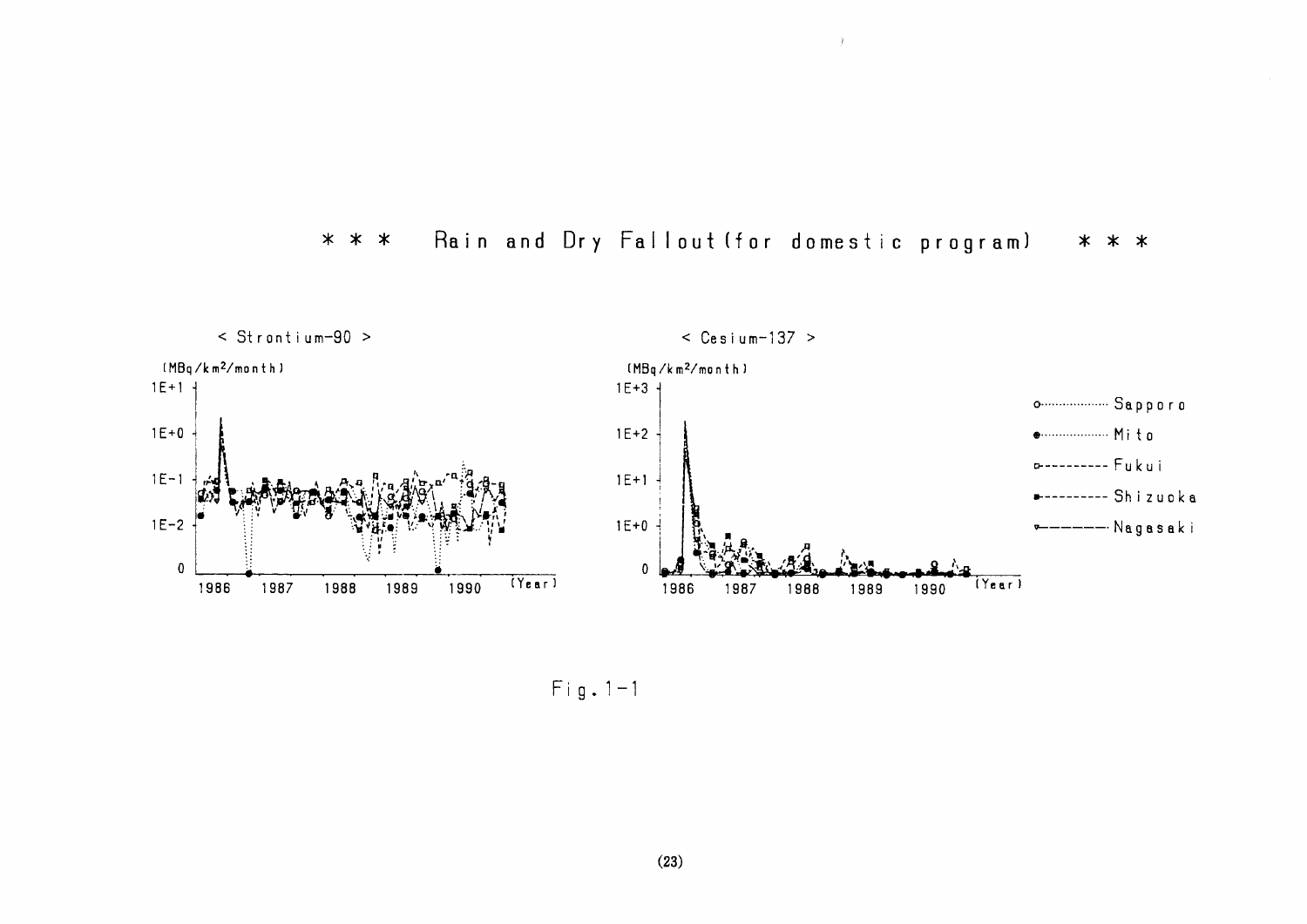



 $Fig. 1-2$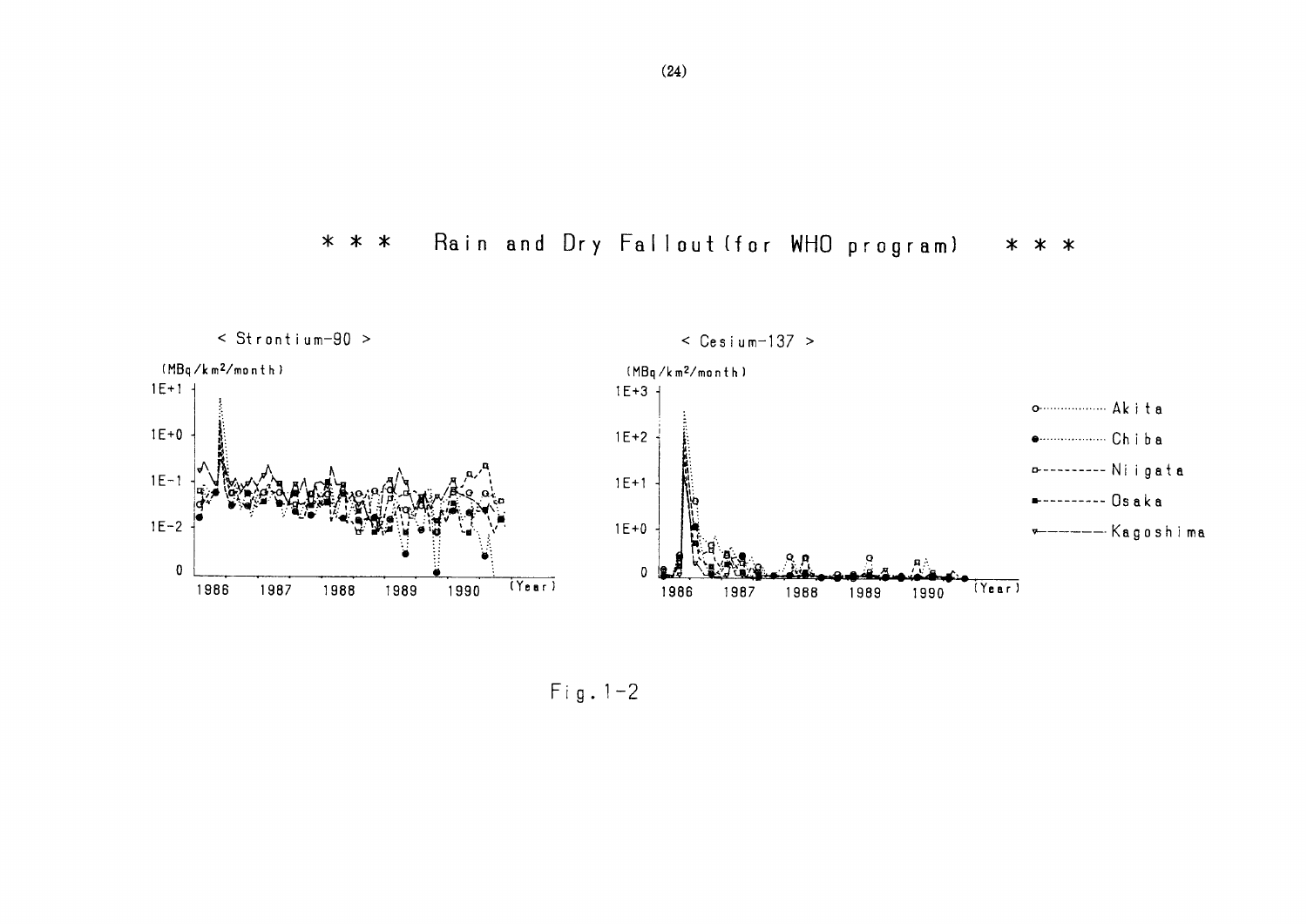Airborne Dust  $* * *$ \* \* \*



 $\hat{J}$  .

 $Fig. 2$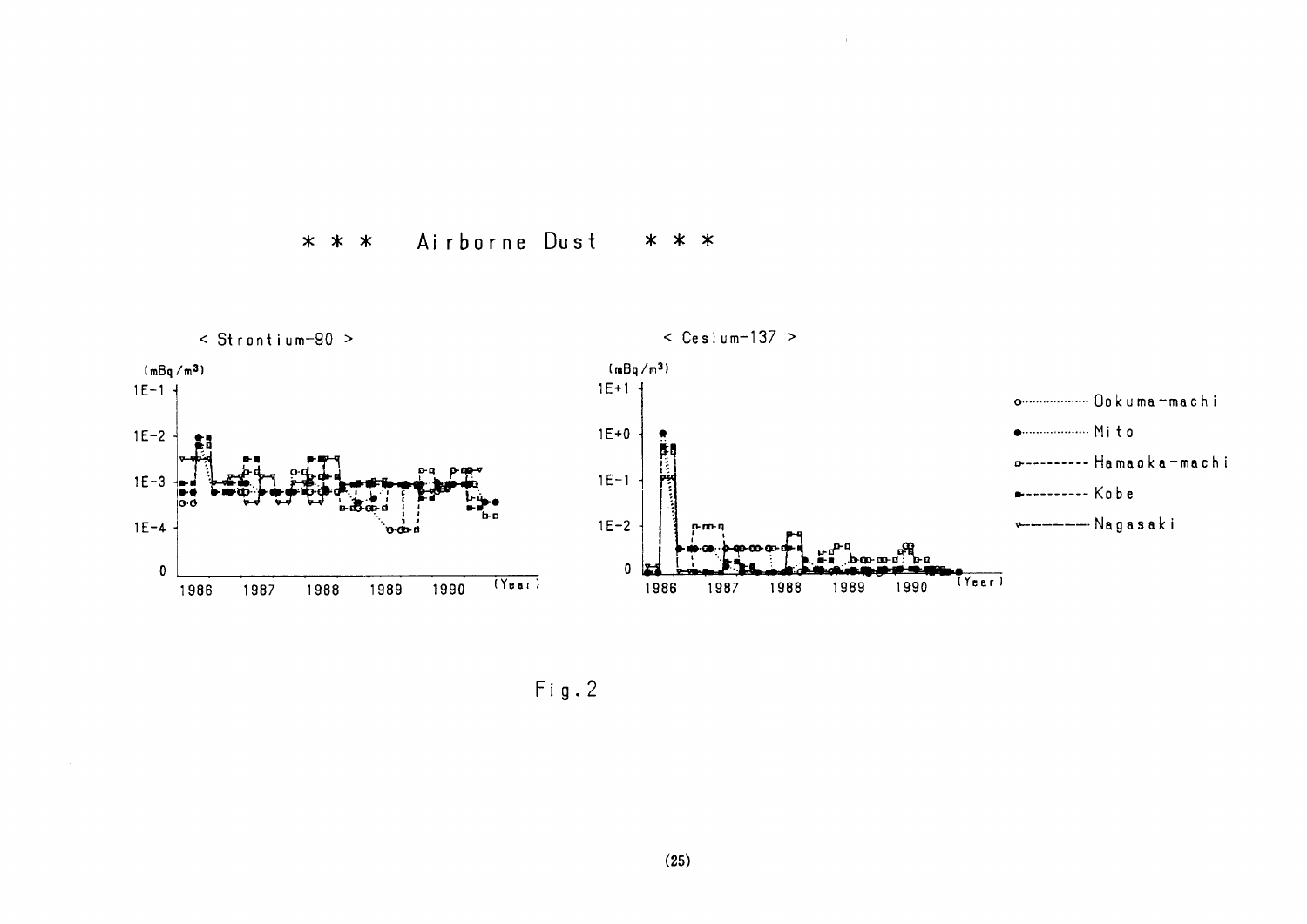Tap water  $* * *$ \* \* \*



Fig.3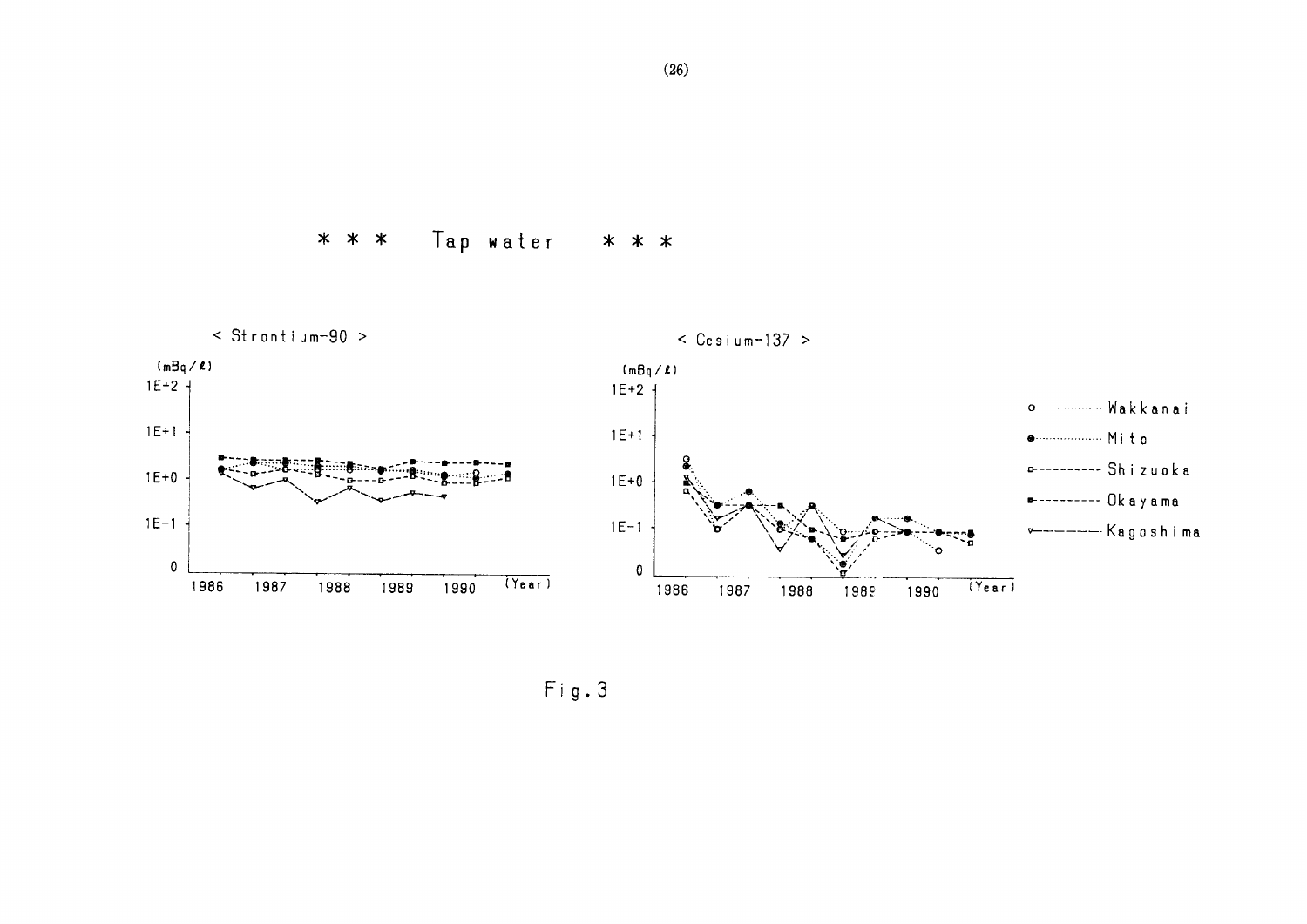Freshwater  $* * *$ \* \* \*



 $\mathsf{Fig.4}$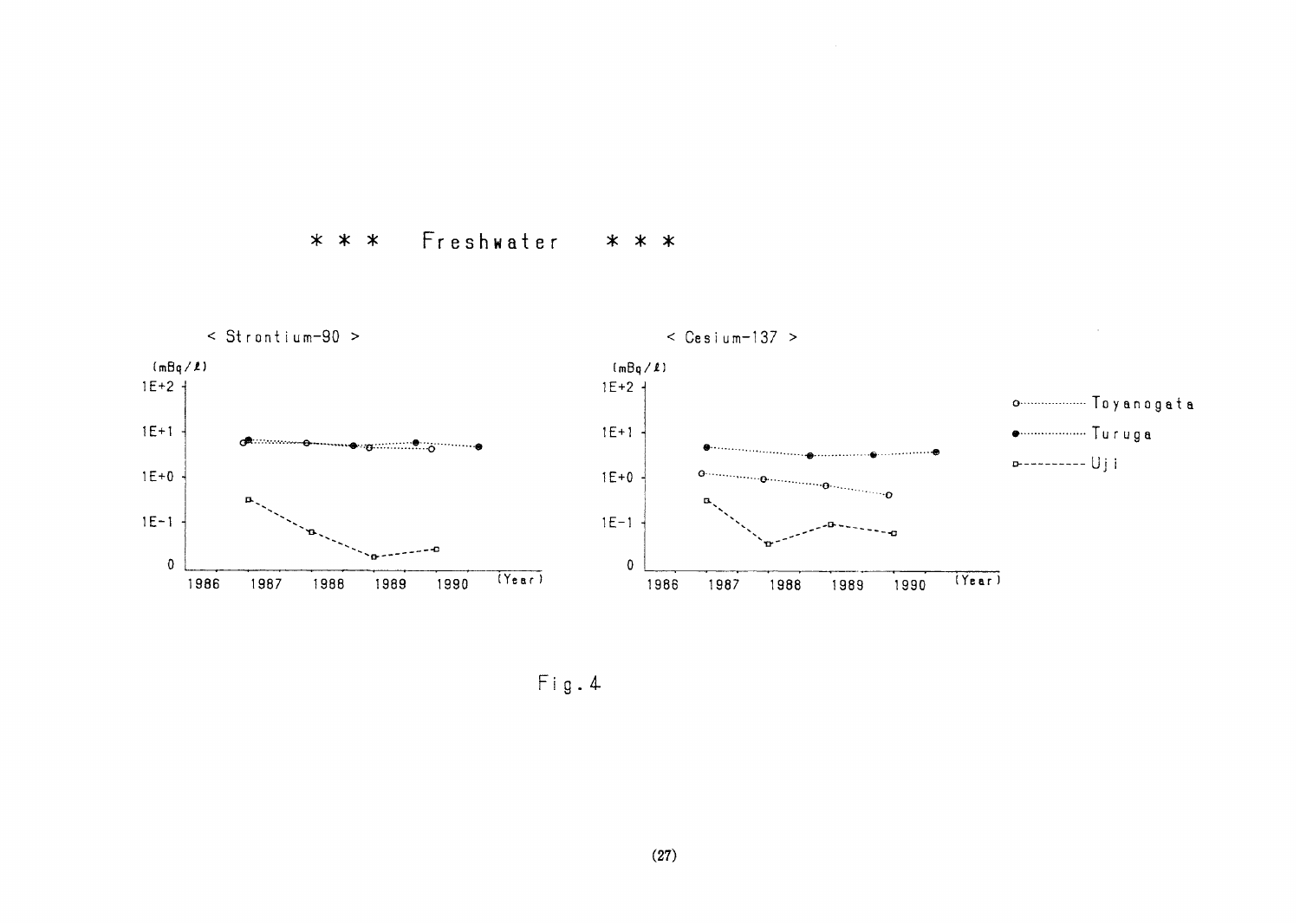Soil \* \* \* \* \* \*

 $\sim$ 



Fig. 5-1 (Sampling Depth 0-5cm)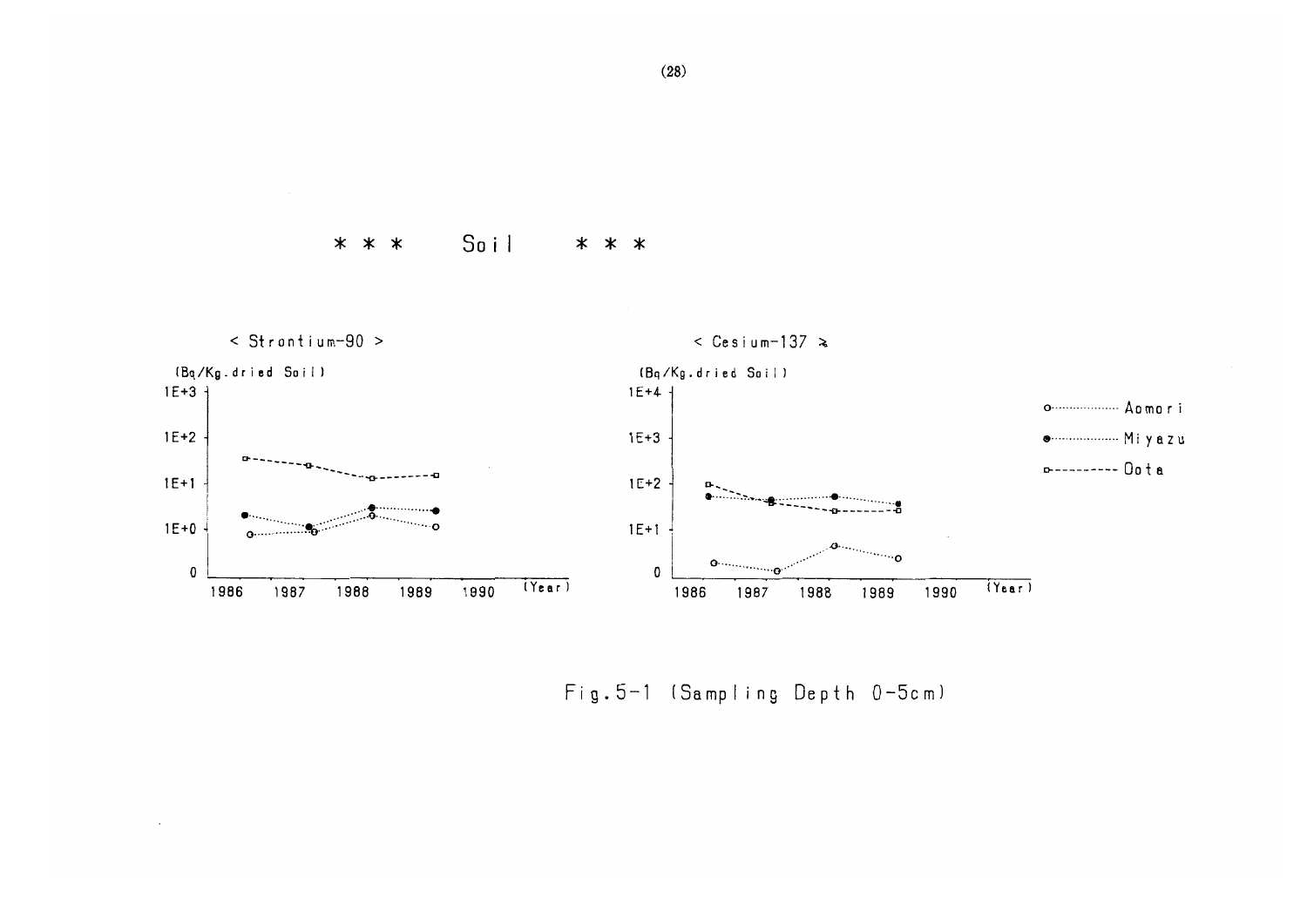

 $\sim$ 





Fig. 5-2 (Sampling Depth 5-20cm)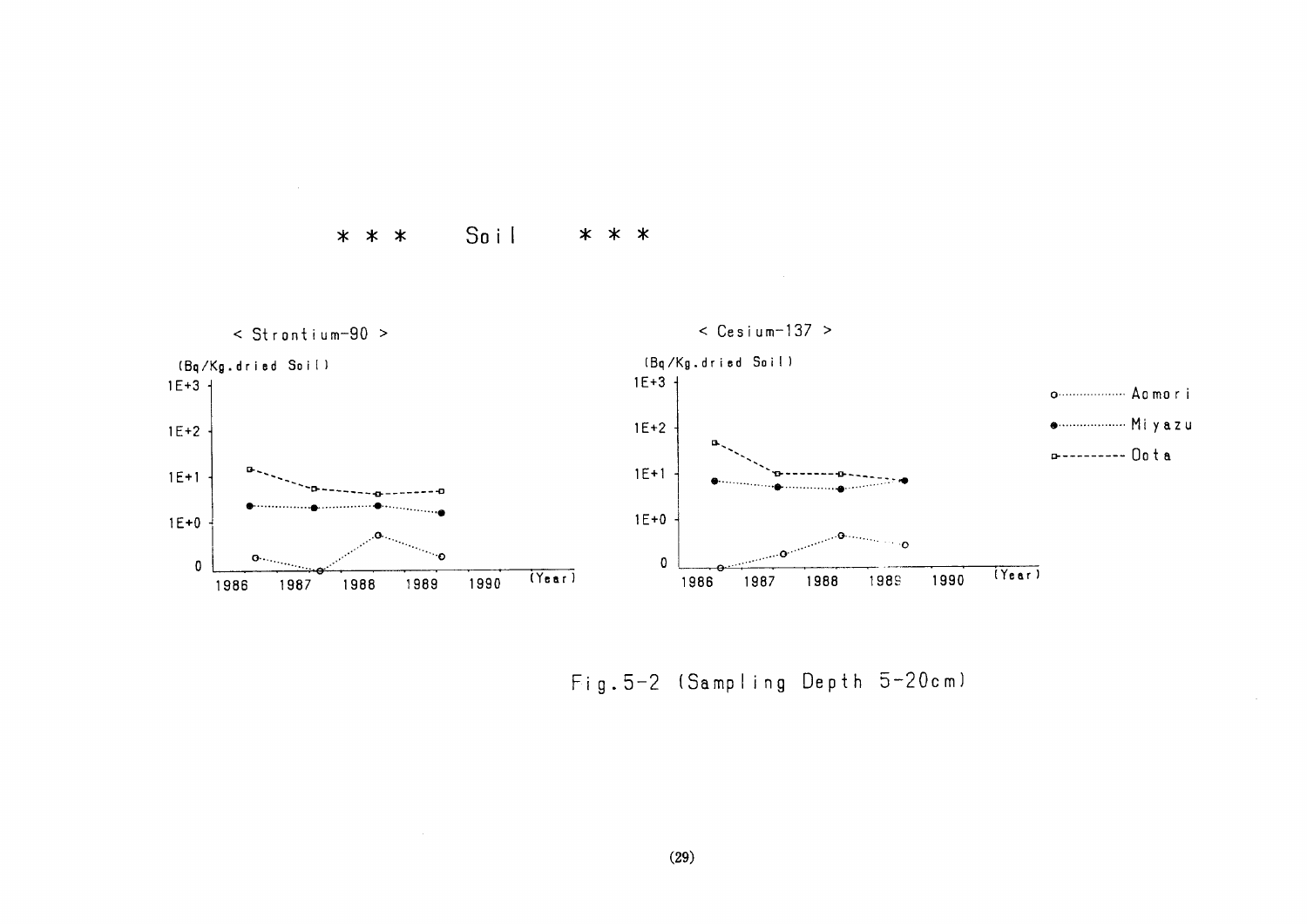Sea Sediments \* \* \* \* \* \*



 $Fig. 6$